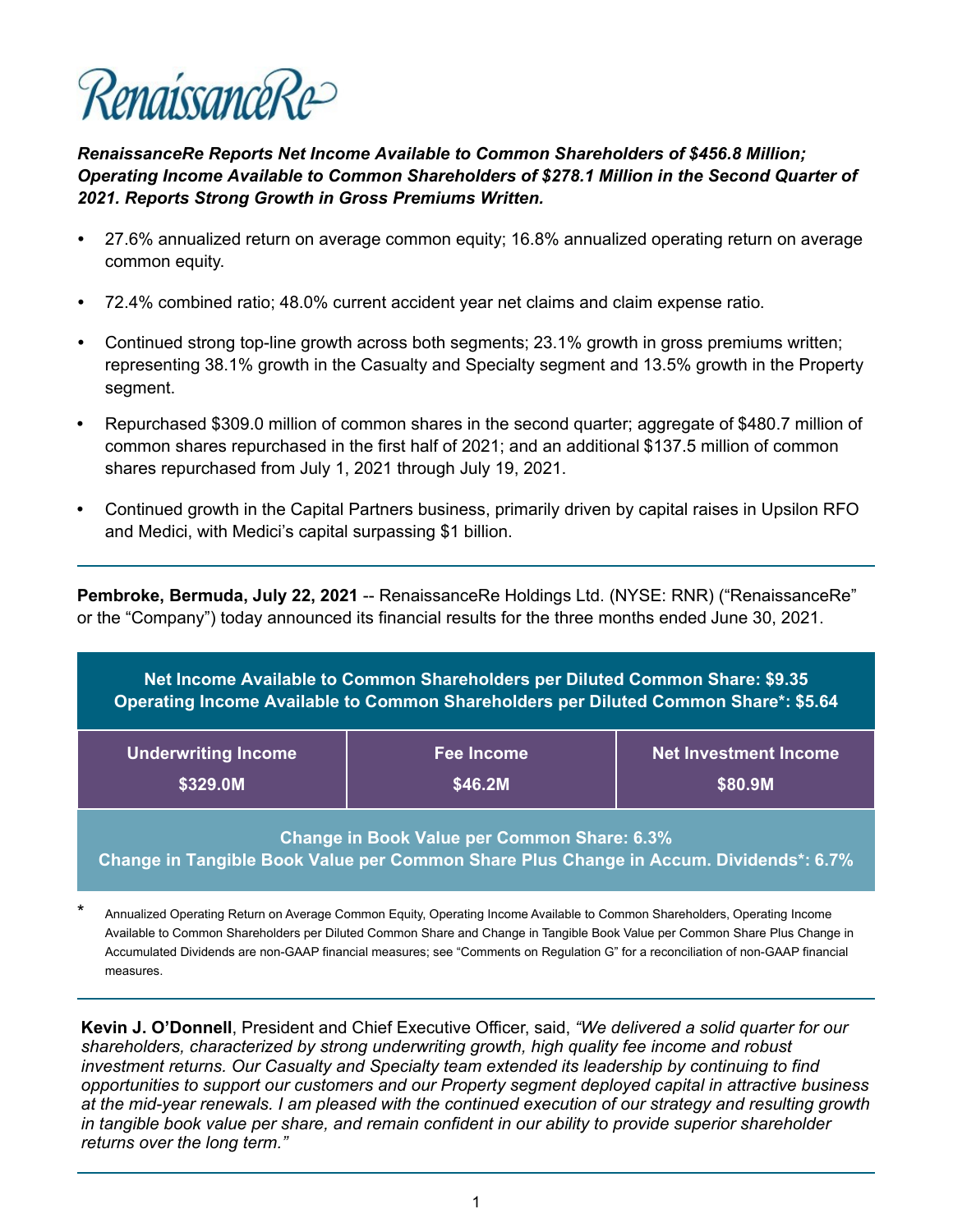# **Consolidated Highlights**

|                                                                                                    |                | Three months ended<br>June 30 |                |               |
|----------------------------------------------------------------------------------------------------|----------------|-------------------------------|----------------|---------------|
| (in thousands, except per share amounts and percentages)                                           |                | 2021                          |                | 2020          |
| Gross premiums written                                                                             |                | \$2,094,158                   |                | \$1,701,872   |
| Underwriting income                                                                                |                | 328,976                       |                | 217,137       |
| Combined ratio                                                                                     |                | 72.4 %                        |                | <b>78.5 %</b> |
|                                                                                                    |                |                               |                |               |
| <b>Net Income</b>                                                                                  |                |                               |                |               |
| Available to common shareholders                                                                   |                | 456,818                       |                | 575,845       |
| Available to common shareholders per diluted common share                                          | $\mathfrak{L}$ | 9.35                          | $\mathfrak{L}$ | 12.63         |
| Operating income <sup>(1)</sup>                                                                    |                |                               |                |               |
| Available to common shareholders                                                                   |                | 278,050                       |                | 190,076       |
| Available to common shareholders per diluted common share                                          | \$             | 5.64                          | \$             | 4.06          |
| Book value per common share                                                                        | $\mathfrak{L}$ | 139.35                        | $\mathfrak{L}$ | 134.27        |
| Change in book value per share                                                                     |                | 6.3%                          |                | 14.6 %        |
| Tangible book value per common share plus accumulated dividends (1)                                | $\mathfrak{S}$ | 156.55                        | $\mathfrak{L}$ | 150.09        |
| Change in tangible book value per common share plus change in accumulated dividends <sup>(1)</sup> |                | 6.7%                          |                | 16.6%         |
|                                                                                                    |                |                               |                |               |
| Return on average common equity - annualized                                                       |                | 27.6%                         |                | 38.5%         |
| Operating return on average common equity - annualized (1)                                         |                | 16.8%                         |                | 12.7%         |

(1) See "Comments on Regulation G" for a reconciliation of non-GAAP financial measures.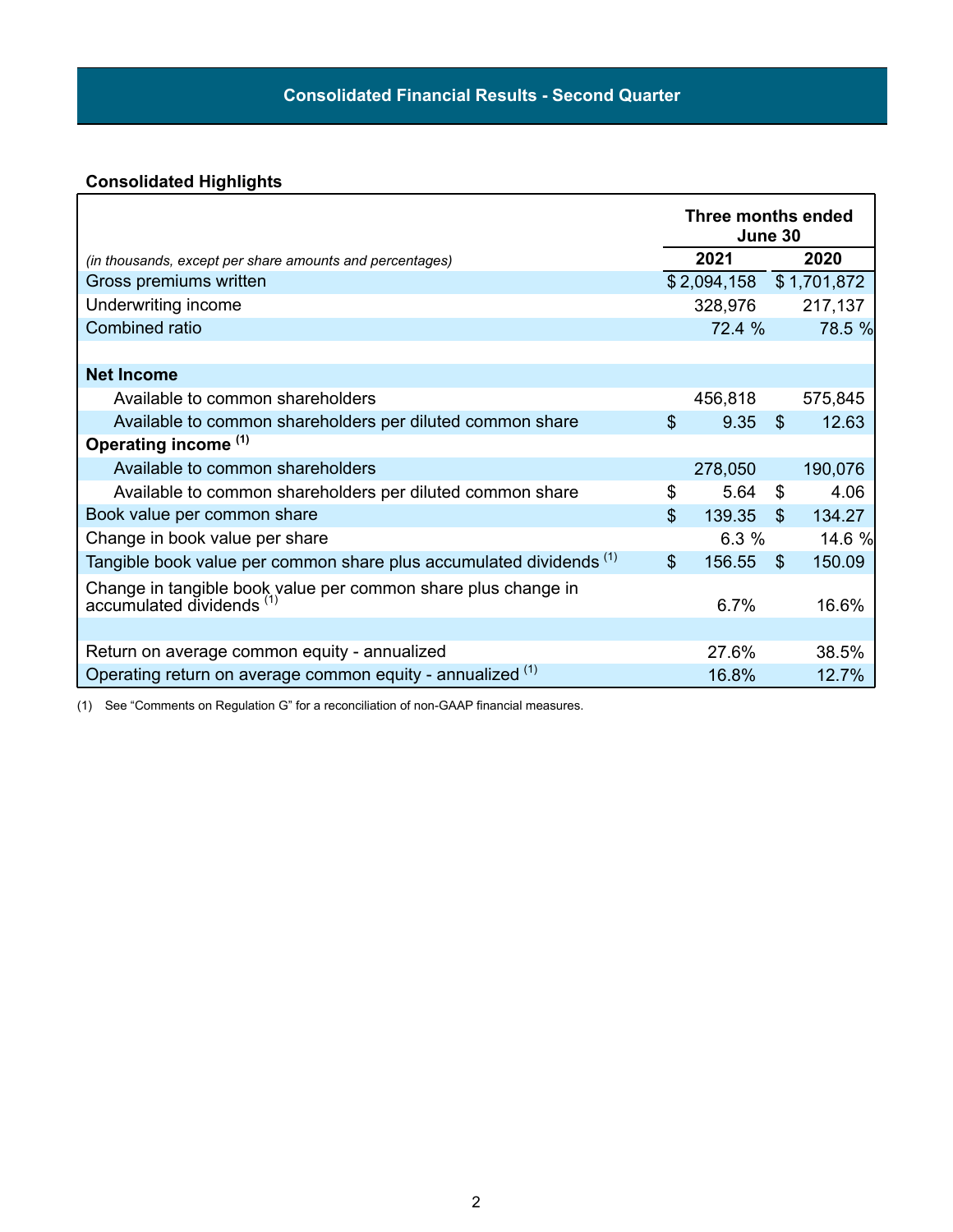**Underwriting Results - Property Segment: Grew gross premiums written by 13.5%; combined ratio of 43.8%**

#### **Property Segment**

|                                                            | Three months ended June<br>30 | Q/Q<br>Change |              |
|------------------------------------------------------------|-------------------------------|---------------|--------------|
| (in thousands, except percentages)                         | 2021                          | 2020          |              |
| Gross premiums written                                     | \$1,183,556                   | \$1,042,536   | 13.5%        |
| Underwriting income                                        | 315,122                       | 200,682       |              |
|                                                            |                               |               |              |
| <b>Underwriting Ratios</b>                                 |                               |               |              |
| Net claims and claim expense ratio - current accident year | 26.4 %                        | 34.7 %        | $(8.3)$ pts  |
| Net claims and claim expense ratio - prior accident years  | (9.1)%                        | (1.3)%        | $(7.8)$ pts  |
| Net claims and claim expense ratio - calendar year         | 17.3 %                        | 33.4 %        | $(16.1)$ pts |
| Underwriting expense ratio                                 | 26.5 %                        | 25.7 %        | $0.8$ pts    |
| Combined ratio                                             | 43.8 %                        | 59.1 %        | $(15.3)$ pts |

#### **Gross premiums written** increased 13.5%, driven by:

- Growth in the property catastrophe class of business of \$49.5 million, or 7.0%, primarily driven by rate improvements, combined with increased shares on existing deals and new opportunities across underwriting platforms.
- Growth in the other property class of business of \$91.5 million, or 27.7%, principally driven by rate improvements, which contributed to growth in new and existing business written in the current and prior periods across underwriting platforms, notably within catastrophe exposed U.S. property excess and surplus lines.
- **Ceded premiums written** were \$380.2 million, an increase of \$41.8 million, or 12.4%. This increase was primarily driven by an increase in gross premiums written which were ceded to third-party investors in RenaissanceRe's managed vehicles, principally RenaissanceRe Upsilon Fund Ltd.
- **Net claims and claim expense ratio** decreased 16.1 percentage points, driven by lower current accident year net losses due to the relatively low level of catastrophe activity in the period and higher prior accident year net favorable development in the second quarter of 2021, compared to the second quarter of 2020. This decrease in the net claims and claim expense ratio resulted in a lower combined ratio in the second quarter of 2021, compared to the second quarter of 2020.
- **Underwriting income** of \$315.1 million, primarily driven by growth in net earned premiums as well as lower current accident year net incurred losses and higher prior accident year net favorable development.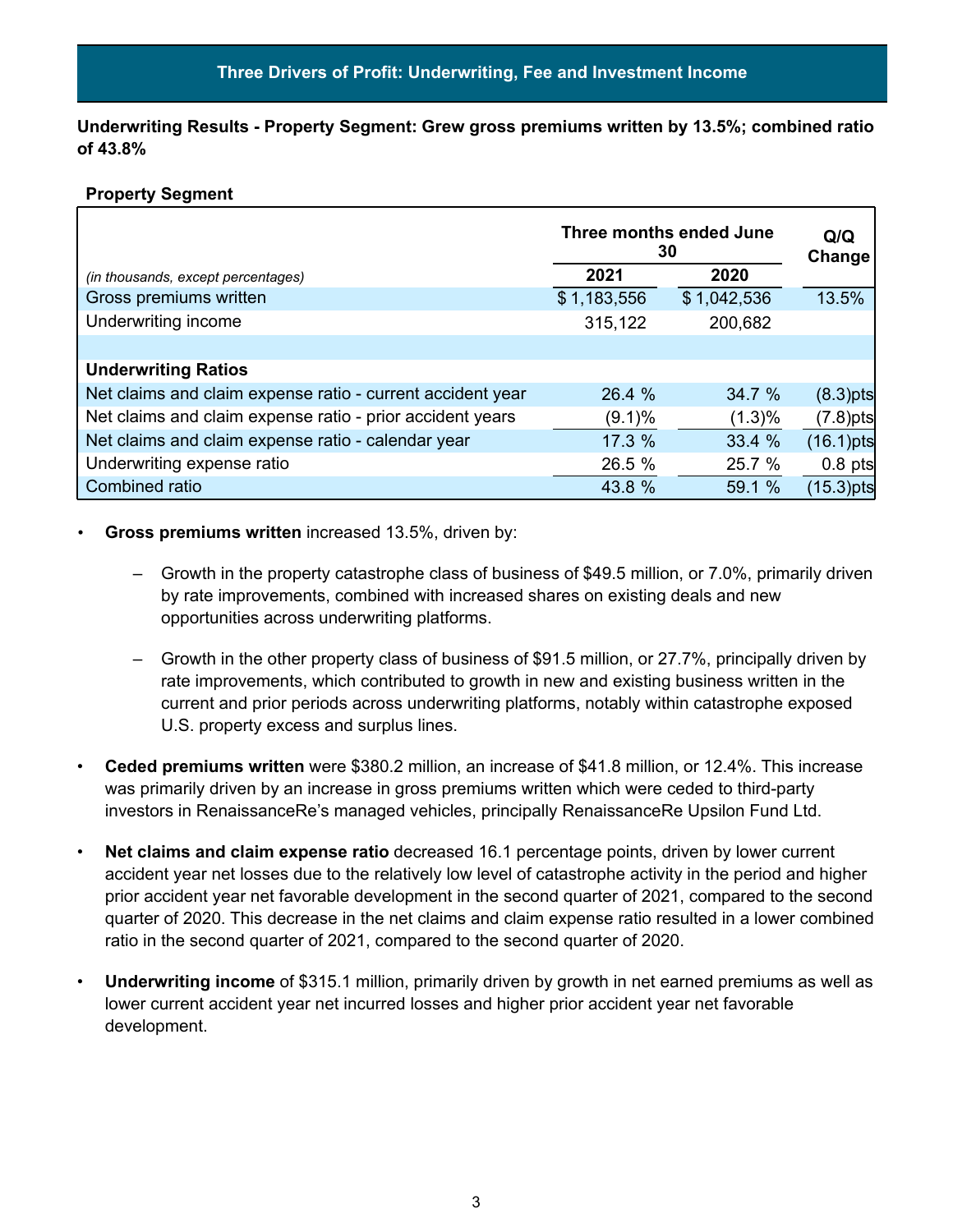## **Casualty and Specialty Segment**

|                                                            |               | Three months ended<br>June 30 | Q/Q<br>Change |             |
|------------------------------------------------------------|---------------|-------------------------------|---------------|-------------|
| (in thousands, except percentages)                         |               | 2021                          | 2020          |             |
| Gross premiums written                                     | $\mathcal{S}$ | 910,602                       | \$659,336     | 38.1%       |
| Underwriting income                                        |               | 13,854                        | 16,455        |             |
|                                                            |               |                               |               |             |
| <b>Underwriting Ratios</b>                                 |               |                               |               |             |
| Net claims and claim expense ratio - current accident year |               | 67.0 %                        | 68.4 %        | $(1.4)$ pts |
| Net claims and claim expense ratio - prior accident years  |               | $(0.1)$ %                     | (1.7)%        | 1.6 $pts$   |
| Net claims and claim expense ratio - calendar year         |               | 66.9 %                        | 66.7 %        | $0.2$ pts   |
| Underwriting expense ratio                                 |               | 30.9 %                        | 30.1 %        | $0.8$ pts   |
| Combined ratio                                             |               | 97.8 %                        | 96.8 %        | $1.0$ pts   |

- **Gross premiums written** increased 38.1%, primarily driven by growth in the general casualty, professional liability and other specialty lines of business. This growth was principally driven by increases in new and existing business written in the current and prior periods, combined with rate improvements.
- **Net claims and claim expense ratio** was comparable to the second quarter of 2020, as the decrease in the current accident year net claims and claim expense ratio, which resulted from lower attritional losses, was offset by lower favorable prior accident year loss development in the second quarter of 2021.
- **The underwriting expense ratio** increased 0.8 percentage points driven by an increase in the net acquisition expense ratio, principally due to the effects of purchase accounting amortization related to the acquisition of TMR, which favorably impacted the ratio in the second quarter of 2020, partially offset by improved operating leverage in the second quarter of 2021.

### **Fee Income: Continued growth in management fee income related to increased capital under management**

#### **Fee Income**

|                                    | Three months ended<br>June 30 |        |  |        |  | Q/Q<br>Change |  |
|------------------------------------|-------------------------------|--------|--|--------|--|---------------|--|
| (in thousands, except percentages) |                               | 2021   |  | 2020   |  |               |  |
| Total management fee income        |                               | 31,970 |  | 27,437 |  | 4,533         |  |
| Total performance fee income (1)   |                               | 14,187 |  | 18,073 |  | (3,886)       |  |
| Total fee income                   |                               | 46,157 |  | 45,510 |  | 647           |  |

(1) Performance fees are based on the performance of the individual vehicles or products, and may be negative in a particular period if, for example, large losses occur, which can potentially result in no performance fees or the reversal of previously accrued performance fees.

• **Total fee income** increased by \$0.6 million due to higher management fees related to increased capital under management compared to the second quarter of 2020. This was partially offset by lower performance fee income, primarily driven by the decrease in profit commissions resulting from underwriting losses from Winter Storm Uri in the first quarter of 2021.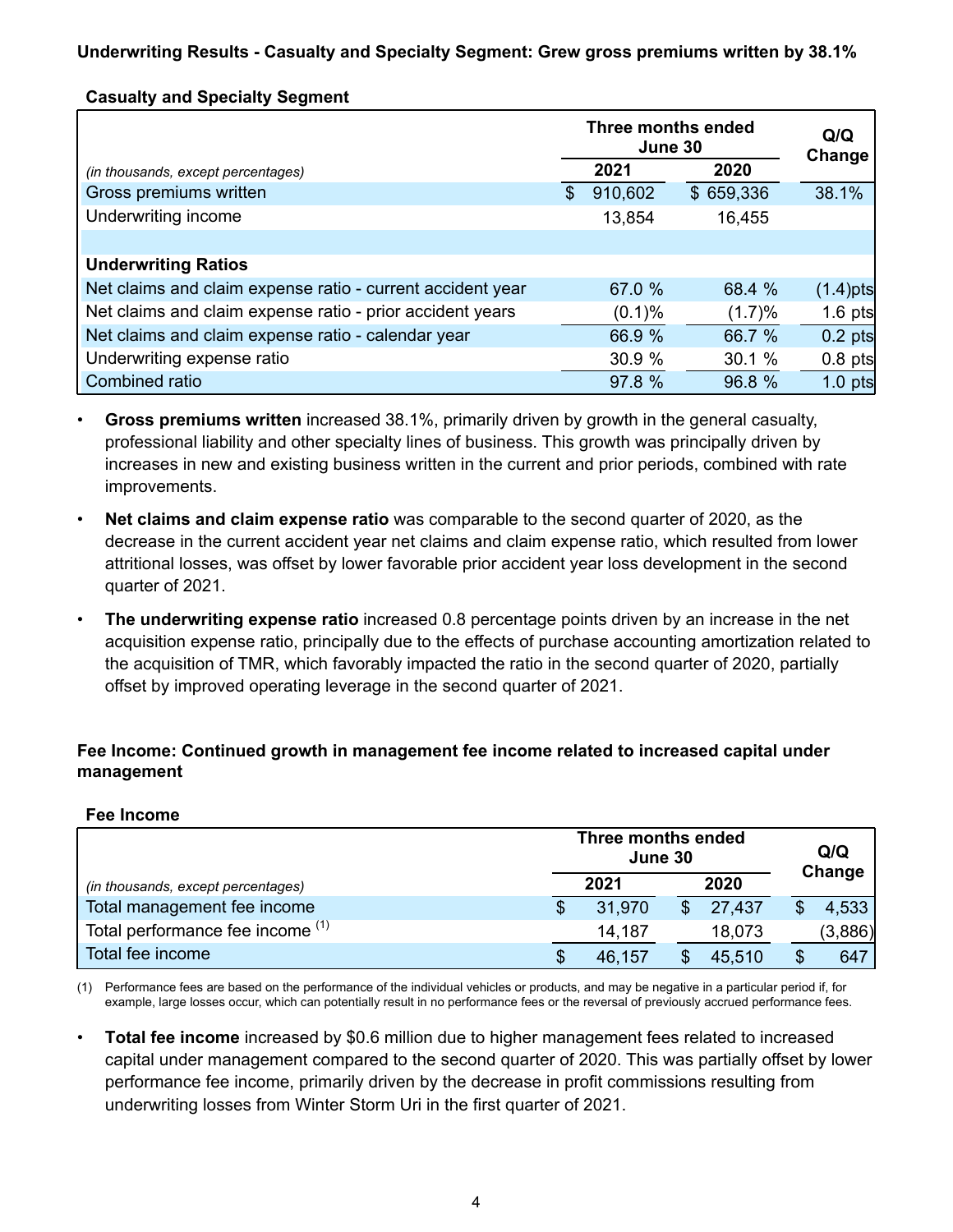# **Investment Results: Performance primarily driven by net realized and unrealized gains in fixed maturity and equity trading portfolios**

## **Investment Results**

|                                                  | Three months ended<br>June 30 | Q/Q<br>Change |             |
|--------------------------------------------------|-------------------------------|---------------|-------------|
| (in thousands, except percentages)               | 2021                          | 2020          |             |
| Net investment income                            | 80,925                        | 89,305        | \$ (8,380)  |
| Net realized and unrealized gains on investments | 191,018                       | 448,390       | (257, 372)  |
| <b>Total investment result</b>                   | 271,943                       | 537,695       | (265, 752)  |
| Total investment return - annualized             | $5.2 \%$                      | 11.8%         | $(6.6)$ pts |

• **Total investment result** decreased \$265.8 million due to lower net realized and unrealized gains on investments in the second quarter of 2021 compared to the second quarter of 2020. The investment result in the second quarter of 2020 was favorably impacted by the market recovery following the disruption in global financial markets associated with the COVID-19 pandemic.

The total investment result in the second quarter of 2021 was primarily driven by net realized and unrealized gains on investments of \$191.0 million, principally within fixed maturity and equity investments, including:

- Net realized and unrealized gains on fixed maturity investments, net of investments-related derivatives of \$87.8 million, primarily as a result of decreasing yields on longer duration U.S. treasuries and a general decline in credit spreads.
- Net realized and unrealized gains on equity investments, net of investments-related derivatives of \$65.6 million, principally from realized and unrealized gains in the Company's strategic investment portfolio.
- *–* Net realized and unrealized gains on other investments of \$37.6 million, principally from fund investments as a result of fair value appreciation of the underlying investments.
- **Managed fixed maturity and short-term investment** weighted average yield to maturity was 1.0% and average duration was 3.0 years on total consolidated fixed maturity and short-term investments, at fair value of \$17.8 billion at June 30, 2021.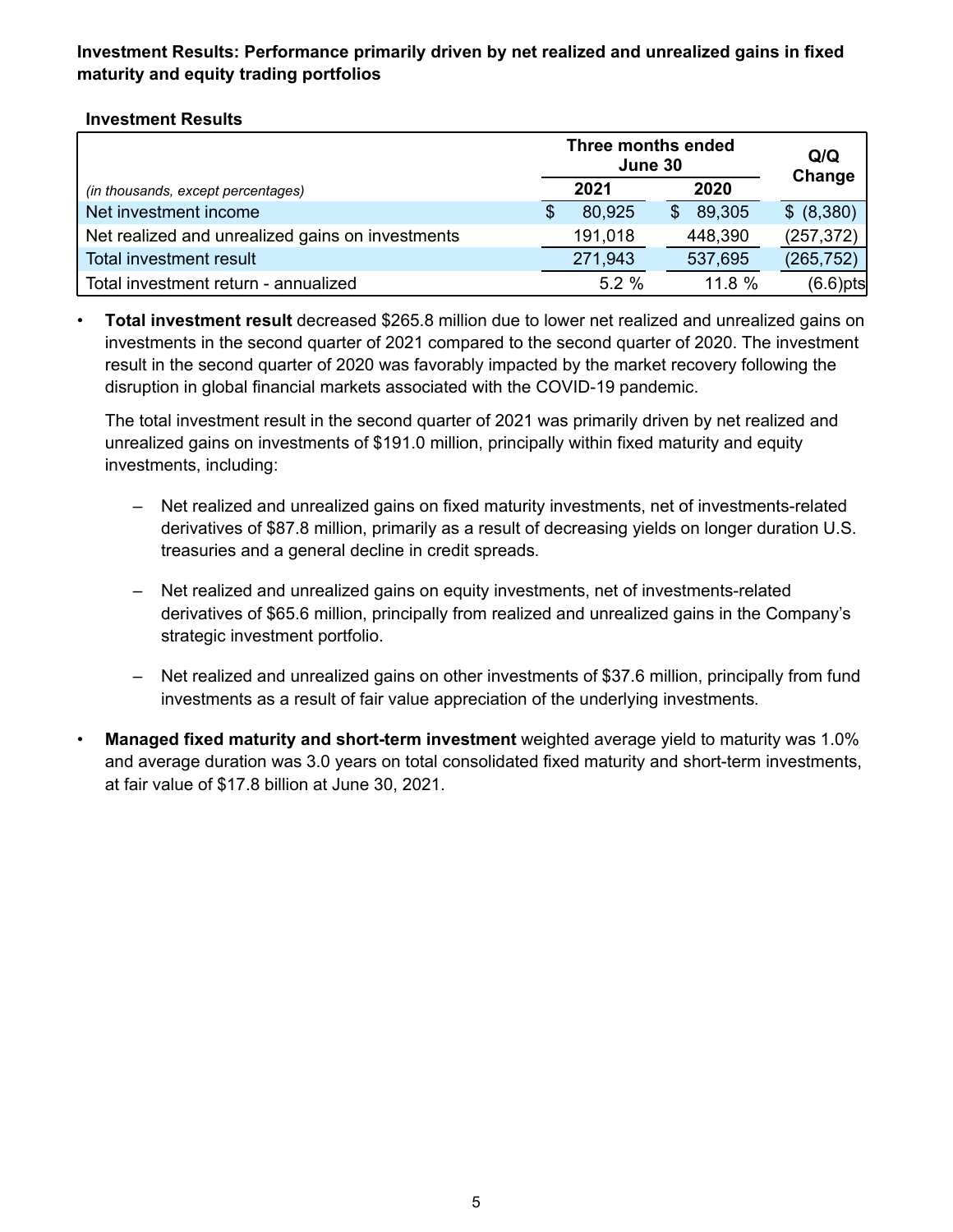#### **Other Items of Note**

- **Net income attributable to redeemable noncontrolling interests** was \$113.5 million compared to \$118.7 million in the second quarter of 2020, reflecting strong overall results across the Company's consolidated joint ventures and managed funds in both periods.
- *•* **Income tax expense** of \$13.9 million compared to \$29.9 million in the second quarter of 2020. The income tax expense in both periods was principally driven by net realized and unrealized gains on investments, primarily in the Company's U.S.-based operations, with significantly higher gains in the second quarter of 2020.
- **Raised capital** totaling over \$200 million in the second quarter of 2021 through RenaissanceRe Medici Fund Ltd. ("Medici") and Upsilon RFO Re Ltd. ("Upsilon RFO").
- **Raised gross proceeds** of \$500.0 million in July 2021 through the issuance of 20,000,000 Depositary Shares, each of which represents a 1/1,000th interest in a share of the Company's 4.20% Series G Preference Shares, \$1.00 par value and \$25,000 liquidation preference per share (equivalent to \$25.00 per Depositary Share). A portion of the proceeds from the issuance of the Series G Preference Shares will be used to redeem all of the outstanding 5.375% Series E Preference Shares, and the remaining net proceeds will be used for general corporate purposes.
- **Announced the redemption** of all 11,000,000 outstanding 5.375% Series E Preference Shares in July 2021. The 5.375% Series E Preference Shares are anticipated to be redeemed on August 11, 2021 for \$275.0 million plus accrued and unpaid dividends thereon. Following the redemption, no 5.375% Series E Preference Shares will remain outstanding.

### **RenaissanceRe continues to monitor COVID-19 and expects that there may be significant industry losses**

- RenaissanceRe continues to evaluate industry trends and potential exposure associated with the ongoing COVID-19 pandemic, and expects historically significant industry losses to emerge over time as the full impact of the pandemic and its effects on the global economy are realized. Net claims and claim expenses incurred associated with the COVID-19 pandemic were not significant in the second quarter of 2021.
- RenaissanceRe continues to actively monitor information received from or reported by clients, brokers, industry actuaries, regulators, courts, and others, and to assess that information in the context of its own portfolio. Loss estimates represent RenaissanceRe's best estimate based on currently available information, and actual losses may vary materially from these estimates.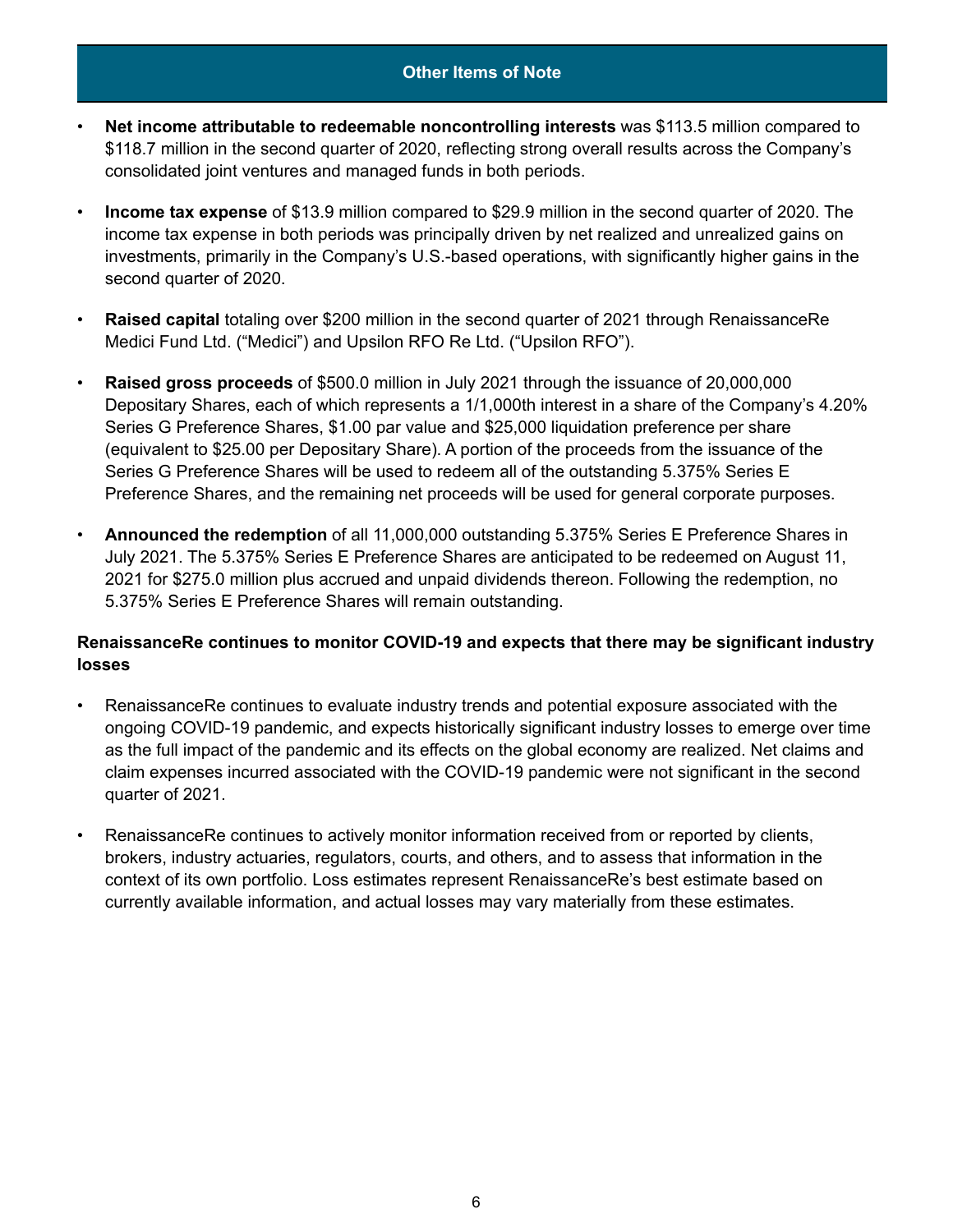## **Conference Call Details and Additional Information**

#### **Non-GAAP Financial Measures and Additional Financial Information**

This Press Release includes certain financial measures that are not calculated in accordance with generally accepted accounting principles in the U.S. ("GAAP") including "operating income (loss) available (attributable) to RenaissanceRe common shareholders," "operating income (loss) available (attributable) to RenaissanceRe common shareholders per common share - diluted," "operating return on average common equity - annualized," "tangible book value per common share" and "tangible book value per common share plus accumulated dividends." A reconciliation of such measures to the most comparable GAAP figures in accordance with Regulation G is presented in the attached supplemental financial data.

Please refer to the "Investors - Financial Reports - Financial Supplements" section of the Company's website at www.renre.com for a copy of the Financial Supplement which includes additional information on the Company's financial performance.

#### **Conference Call Information**

RenaissanceRe will host a conference call on Friday, July 23, 2021 at 10:00 a.m. ET to discuss this release. Live broadcast of the conference call will be available through the "Investors - Webcasts & Presentations" section of the Company's website at www.renre.com.

#### **About RenaissanceRe**

RenaissanceRe is a global provider of reinsurance and insurance that specializes in matching wellstructured risks with efficient sources of capital. The Company provides property, casualty and specialty reinsurance and certain insurance solutions to customers, principally through intermediaries. Established in 1993, RenaissanceRe has offices in Bermuda, Australia, Ireland, Singapore, Switzerland, the United Kingdom and the United States.

#### **Cautionary Statement Regarding Forward-Looking Statements**

Any forward-looking statements made in this Press Release reflect RenaissanceRe's current views with respect to future events and financial performance and are made pursuant to the safe harbor provisions of the Private Securities Litigation Reform Act of 1995. These statements are subject to numerous factors that could cause actual results to differ materially from those set forth in or implied by such forwardlooking statements, including the following: the uncertainty of the continuing and future impact of the COVID-19 pandemic, including measures taken in response thereto and the effect of legislative, regulatory and judicial influences on the Company's financial performance and the Company's ability to conduct its business; the frequency and severity of catastrophic and other events the Company covers; the effectiveness of the Company's claims and claim expense reserving process; the effect of climate change on the Company's business, including the trend towards increasingly frequent and severe climate events; the Company's ability to maintain its financial strength ratings; the effect of emerging claims and coverage issues; collection on claimed retrocessional coverage, and new retrocessional reinsurance being available on acceptable terms and providing the coverage that the Company intended to obtain; the highly competitive nature of the Company's industry, resulting in consolidation of competitors, customers and insurance and reinsurance brokers, and the Company's reliance on a small and decreasing number of brokers for the preponderance of its revenue; the Company's exposure to credit loss from counterparties in the normal course of business; the effect of continued challenging economic conditions throughout the world; the performance of the Company's investment portfolio and financial market volatility; a contention by the U.S. Internal Revenue Service that Renaissance Reinsurance Ltd. or any of the Company's other Bermuda subsidiaries is subject to taxation in the U.S.; the effects of U.S. tax reform legislation, Organization for Economic Co-operation and Development or European Union ("EU") measures and possible future tax reform legislation and regulations, including changes to the tax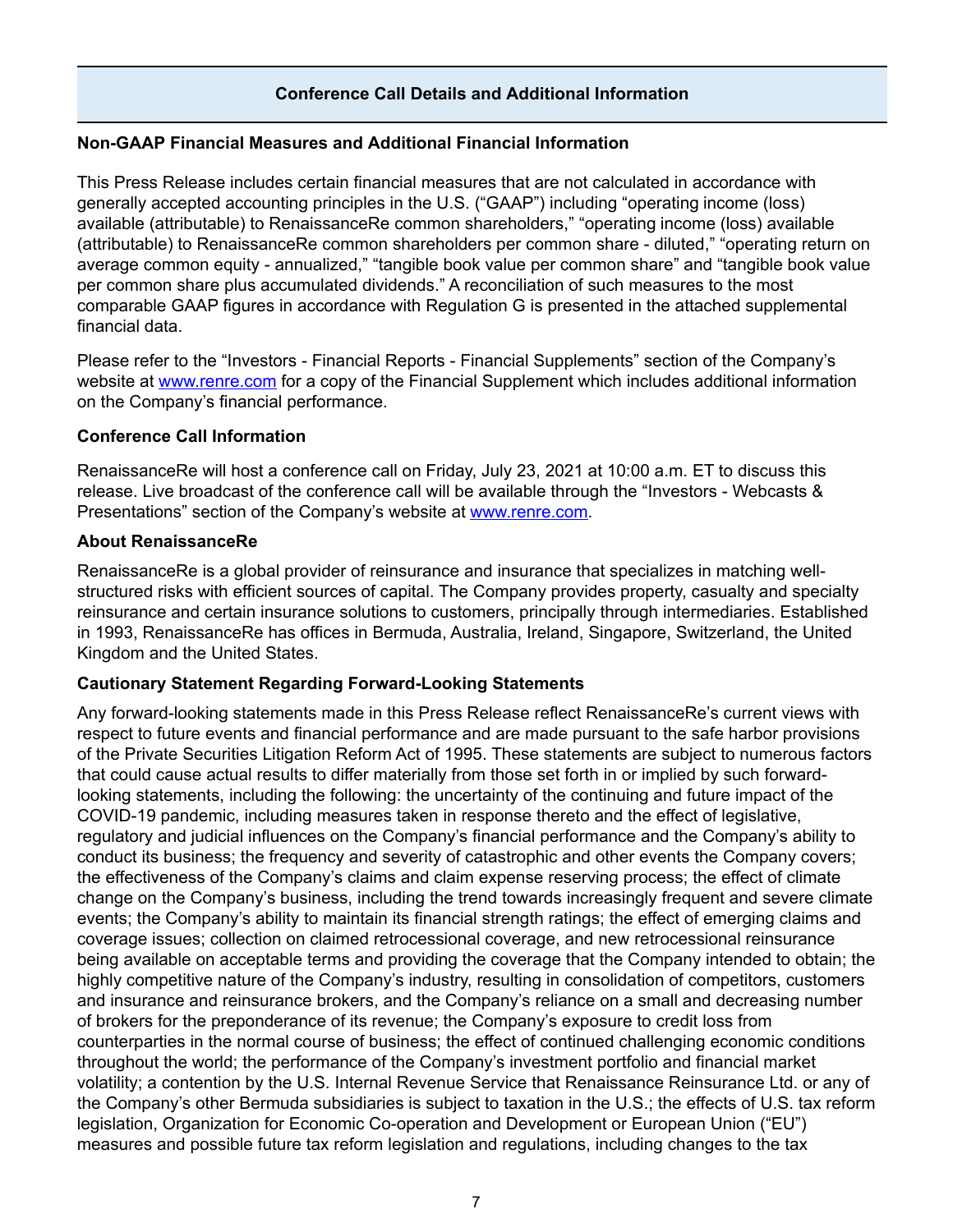treatment of the Company's shareholders or investors in its joint ventures or other entities the Company manages; the effect of cybersecurity risks, including technology breaches or failure, on the Company's business; the Company's ability to successfully implement its business strategies and initiatives, and the success of any of the Company's strategic investments or acquisitions, including its ability to manage its operations as its product and geographical diversity increases; the Company's ability to retain its key senior officers and to attract or retain the executives and employees necessary to manage its business; the Company's ability to effectively manage capital on behalf of investors in joint ventures or other entities it manages; foreign currency exchange rate fluctuations; soft reinsurance underwriting market conditions; changes in the method for determining the London Inter-bank Offered Rate ("LIBOR") and the replacement of LIBOR; losses the Company could face from terrorism, political unrest or war; the Company's ability to determine any impairments taken on its investments; the effects of inflation; the ability of the Company's ceding companies and delegated authority counterparties to accurately assess the risks they underwrite; the effect of operational risks, including system or human failures; the Company's ability to raise capital if necessary; the Company's ability to comply with covenants in its debt agreements; changes to the accounting rules and regulatory systems applicable to the Company's business, including changes in Bermuda laws or regulations or as a result of increased global regulation of the insurance and reinsurance industries; the Company's dependence on the ability of its operating subsidiaries to declare and pay dividends; aspects of the Company's corporate structure that may discourage third-party takeovers and other transactions; difficulties investors may have in serving process or enforcing judgments against the Company in the U.S.; the cyclical nature of the reinsurance and insurance industries; adverse legislative developments that reduce the size of the private markets the Company serves or impede their future growth and other political, regulatory or industry initiatives adversely impacting the Company; the Company's ability to comply with applicable sanctions and foreign corrupt practices laws; international restrictions on the writing of reinsurance by foreign companies and government intervention in the natural catastrophe market; the Company's need to make many estimates and judgments in the preparation of its financial statements; the effect of the exit by the United Kingdom from the EU; and other factors affecting future results disclosed in RenaissanceRe's filings with the Securities and Exchange Commission, including its Annual Reports on Form 10-K, Quarterly Reports on Form 10-Q and prospectus supplement dated July 7, 2021.

### **INVESTOR CONTACT:**

| RenaissanceRe Holdings Ltd.                                                                           |
|-------------------------------------------------------------------------------------------------------|
|                                                                                                       |
| Senior Vice President, Finance & Investor Relations Senior Vice President, Head of Global Marketing & |
|                                                                                                       |
|                                                                                                       |
|                                                                                                       |
|                                                                                                       |
|                                                                                                       |
|                                                                                                       |

**MEDIA CONTACT:**

(212) 521-4800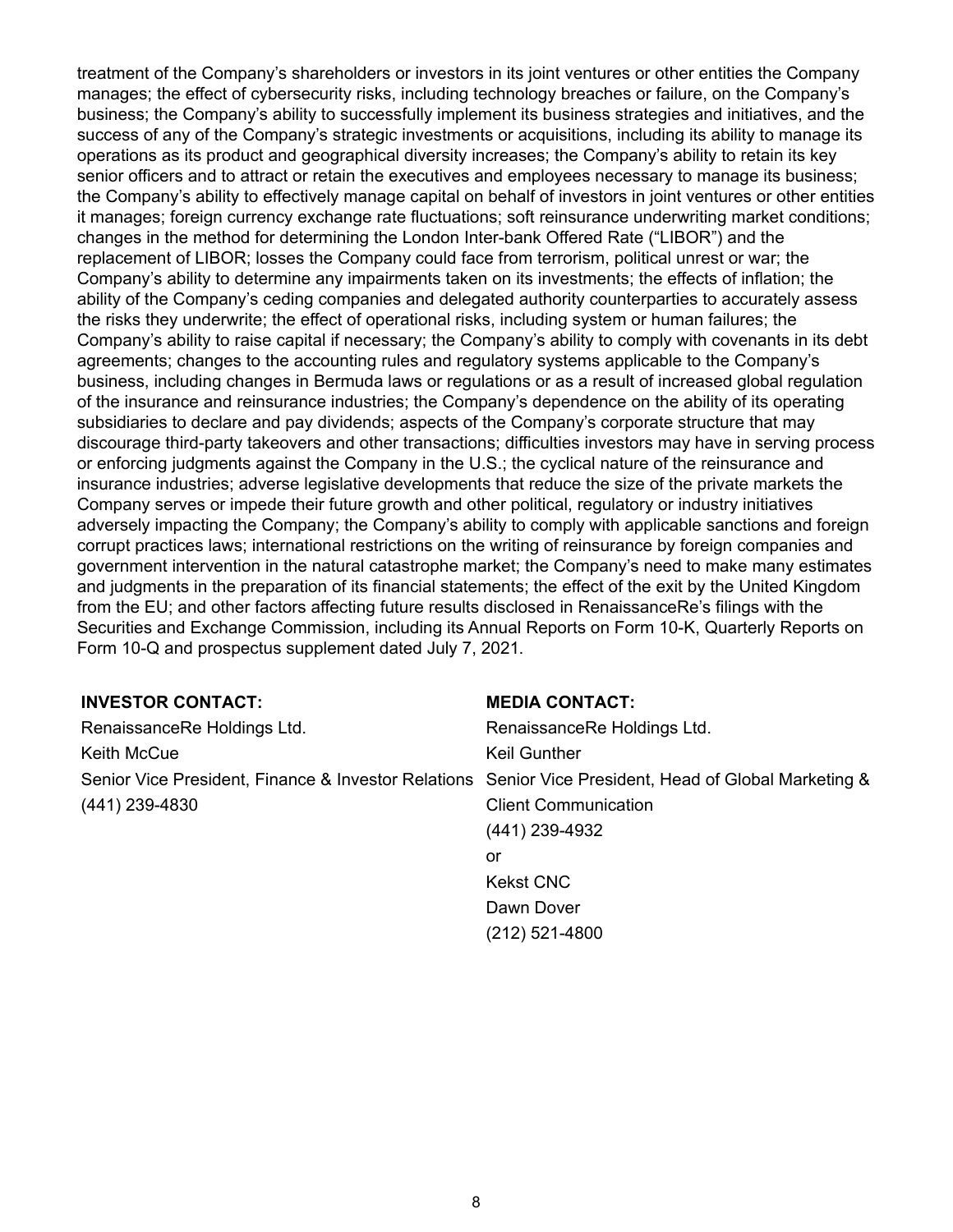# **RenaissanceRe Holdings Ltd. Summary Consolidated Statements of Operations**

#### (in thousands of United States Dollars, except per share amounts and percentages)

(Unaudited)

|                                                                                                   | Three months ended |                         |    |                         | Six months ended |                         |    |                         |  |       |  |           |  |           |  |           |  |  |  |  |  |  |  |  |  |  |  |  |  |  |  |         |  |         |
|---------------------------------------------------------------------------------------------------|--------------------|-------------------------|----|-------------------------|------------------|-------------------------|----|-------------------------|--|-------|--|-----------|--|-----------|--|-----------|--|--|--|--|--|--|--|--|--|--|--|--|--|--|--|---------|--|---------|
|                                                                                                   |                    | <b>June 30,</b><br>2021 |    | <b>June 30,</b><br>2020 |                  | <b>June 30,</b><br>2021 |    | <b>June 30,</b><br>2020 |  |       |  |           |  |           |  |           |  |  |  |  |  |  |  |  |  |  |  |  |  |  |  |         |  |         |
| <b>Revenues</b>                                                                                   |                    |                         |    |                         |                  |                         |    |                         |  |       |  |           |  |           |  |           |  |  |  |  |  |  |  |  |  |  |  |  |  |  |  |         |  |         |
| Gross premiums written                                                                            |                    | \$2,094,158             |    | \$1,701,872             |                  | \$4,746,600             |    | \$3,727,593             |  |       |  |           |  |           |  |           |  |  |  |  |  |  |  |  |  |  |  |  |  |  |  |         |  |         |
| Net premiums written                                                                              |                    | \$1,512,292             |    | \$1,180,803             |                  | \$3,336,375             |    | \$2,450,611             |  |       |  |           |  |           |  |           |  |  |  |  |  |  |  |  |  |  |  |  |  |  |  |         |  |         |
| Increase in unearned premiums                                                                     |                    | (319, 502)              |    | (170, 707)              |                  | (989, 749)              |    | (527, 417)              |  |       |  |           |  |           |  |           |  |  |  |  |  |  |  |  |  |  |  |  |  |  |  |         |  |         |
| Net premiums earned                                                                               |                    | 1,192,790               |    | 1,010,096               |                  | 2,346,626               |    | 1,923,194               |  |       |  |           |  |           |  |           |  |  |  |  |  |  |  |  |  |  |  |  |  |  |  |         |  |         |
| Net investment income                                                                             |                    | 80,925                  |    | 89,305                  |                  | 160,729                 |    | 188,778                 |  |       |  |           |  |           |  |           |  |  |  |  |  |  |  |  |  |  |  |  |  |  |  |         |  |         |
| Net foreign exchange gains (losses)                                                               |                    | 3,234                   |    | (7, 195)                |                  | (19, 554)               |    | (12, 923)               |  |       |  |           |  |           |  |           |  |  |  |  |  |  |  |  |  |  |  |  |  |  |  |         |  |         |
| Equity in earnings of other ventures                                                              |                    | 8,732                   |    | 9,041                   |                  | 3,174                   |    | 13,605                  |  |       |  |           |  |           |  |           |  |  |  |  |  |  |  |  |  |  |  |  |  |  |  |         |  |         |
| Other income (loss)                                                                               |                    | 586                     |    | (1,201)                 |                  | 2,757                   |    | (5,637)                 |  |       |  |           |  |           |  |           |  |  |  |  |  |  |  |  |  |  |  |  |  |  |  |         |  |         |
| Net realized and unrealized gains (losses) on investments                                         |                    | 191,018                 |    | 448,390                 |                  | (154, 545)              |    | 337,683                 |  |       |  |           |  |           |  |           |  |  |  |  |  |  |  |  |  |  |  |  |  |  |  |         |  |         |
| <b>Total revenues</b>                                                                             |                    | 1,477,285               |    | 1,548,436               |                  | 2,339,187               |    | 2,444,700               |  |       |  |           |  |           |  |           |  |  |  |  |  |  |  |  |  |  |  |  |  |  |  |         |  |         |
| <b>Expenses</b>                                                                                   |                    |                         |    |                         |                  |                         |    |                         |  |       |  |           |  |           |  |           |  |  |  |  |  |  |  |  |  |  |  |  |  |  |  |         |  |         |
| Net claims and claim expenses incurred                                                            |                    | 520,021                 |    | 510,272                 |                  | 1,387,072               |    | 1,081,226               |  |       |  |           |  |           |  |           |  |  |  |  |  |  |  |  |  |  |  |  |  |  |  |         |  |         |
| <b>Acquisition expenses</b>                                                                       |                    | 285,590                 |    | 233,610                 |                  | 552,824                 |    | 444,214                 |  |       |  |           |  |           |  |           |  |  |  |  |  |  |  |  |  |  |  |  |  |  |  |         |  |         |
| Operational expenses                                                                              |                    | 58,203                  |    | 49,077                  |                  | 113,514                 |    | 116,538                 |  |       |  |           |  |           |  |           |  |  |  |  |  |  |  |  |  |  |  |  |  |  |  |         |  |         |
| Corporate expenses                                                                                |                    | 10,125                  |    | 11,898                  |                  | 20,530                  |    | 27,889                  |  |       |  |           |  |           |  |           |  |  |  |  |  |  |  |  |  |  |  |  |  |  |  |         |  |         |
| Interest expense                                                                                  |                    | 11,833                  |    | 11,842                  |                  | 23,745                  |    | 26,769                  |  |       |  |           |  |           |  |           |  |  |  |  |  |  |  |  |  |  |  |  |  |  |  |         |  |         |
| <b>Total expenses</b>                                                                             |                    | 885,772                 |    | 816,699                 |                  | 2,097,685               |    | 1,696,636               |  |       |  |           |  |           |  |           |  |  |  |  |  |  |  |  |  |  |  |  |  |  |  |         |  |         |
| Income before taxes                                                                               |                    | 591,513                 |    | 731,737                 |                  | 241,502                 |    | 748,064                 |  |       |  |           |  |           |  |           |  |  |  |  |  |  |  |  |  |  |  |  |  |  |  |         |  |         |
| Income tax (expense) benefit                                                                      |                    | (13, 862)               |    |                         |                  |                         |    | (29, 875)               |  | 5,654 |  | (21, 029) |  |           |  |           |  |  |  |  |  |  |  |  |  |  |  |  |  |  |  |         |  |         |
| <b>Net income</b>                                                                                 |                    | 577,651                 |    |                         |                  |                         |    |                         |  |       |  |           |  |           |  | 701,862   |  |  |  |  |  |  |  |  |  |  |  |  |  |  |  | 247,156 |  | 727,035 |
| Net income attributable to redeemable noncontrolling interests                                    |                    | (113, 544)              |    | (118, 728)              |                  | (66, 694)               |    | (216, 819)              |  |       |  |           |  |           |  |           |  |  |  |  |  |  |  |  |  |  |  |  |  |  |  |         |  |         |
| Net income available to RenaissanceRe                                                             |                    | 464,107                 |    | 583,134                 |                  | 180,462                 |    | 510,216                 |  |       |  |           |  |           |  |           |  |  |  |  |  |  |  |  |  |  |  |  |  |  |  |         |  |         |
| Dividends on preference shares                                                                    |                    | (7,289)                 |    | (7, 289)                |                  |                         |    |                         |  |       |  |           |  | (14, 578) |  | (16, 345) |  |  |  |  |  |  |  |  |  |  |  |  |  |  |  |         |  |         |
| Net income available to RenaissanceRe common                                                      |                    |                         |    |                         |                  |                         |    |                         |  |       |  |           |  |           |  |           |  |  |  |  |  |  |  |  |  |  |  |  |  |  |  |         |  |         |
| shareholders                                                                                      | \$                 | 456,818                 | \$ | 575,845                 | \$               | 165,884                 | \$ | 493,871                 |  |       |  |           |  |           |  |           |  |  |  |  |  |  |  |  |  |  |  |  |  |  |  |         |  |         |
|                                                                                                   |                    |                         |    |                         |                  |                         |    |                         |  |       |  |           |  |           |  |           |  |  |  |  |  |  |  |  |  |  |  |  |  |  |  |         |  |         |
| Net income available to RenaissanceRe common shareholders<br>per common share - basic             | \$                 | 9.36                    | \$ | 12.64                   | \$               | 3.36                    | \$ | 11.04                   |  |       |  |           |  |           |  |           |  |  |  |  |  |  |  |  |  |  |  |  |  |  |  |         |  |         |
| Net income available to RenaissanceRe common shareholders                                         |                    |                         |    |                         |                  |                         |    |                         |  |       |  |           |  |           |  |           |  |  |  |  |  |  |  |  |  |  |  |  |  |  |  |         |  |         |
| per common share - diluted                                                                        | \$                 | 9.35                    | \$ | 12.63                   | \$               | 3.35                    | \$ | 11.02                   |  |       |  |           |  |           |  |           |  |  |  |  |  |  |  |  |  |  |  |  |  |  |  |         |  |         |
| Operating income available to RenaissanceRe common<br>shareholders per common share - diluted (1) | \$                 | 5.64                    |    | 4.06                    | S                | 5.73                    | S  | 4.91                    |  |       |  |           |  |           |  |           |  |  |  |  |  |  |  |  |  |  |  |  |  |  |  |         |  |         |
|                                                                                                   |                    |                         |    |                         |                  |                         |    |                         |  |       |  |           |  |           |  |           |  |  |  |  |  |  |  |  |  |  |  |  |  |  |  |         |  |         |
| Average shares outstanding - basic                                                                |                    | 48,163                  |    | 44,939                  |                  | 48,871                  |    | 44,190                  |  |       |  |           |  |           |  |           |  |  |  |  |  |  |  |  |  |  |  |  |  |  |  |         |  |         |
| Average shares outstanding - diluted                                                              |                    | 48,226                  |    | 45,003                  |                  | 48,940                  |    | 44,253                  |  |       |  |           |  |           |  |           |  |  |  |  |  |  |  |  |  |  |  |  |  |  |  |         |  |         |
|                                                                                                   |                    |                         |    |                         |                  |                         |    |                         |  |       |  |           |  |           |  |           |  |  |  |  |  |  |  |  |  |  |  |  |  |  |  |         |  |         |
| Net claims and claim expense ratio                                                                |                    | 43.6 %                  |    | 50.5 %                  |                  | 59.1 %                  |    | 56.2 %                  |  |       |  |           |  |           |  |           |  |  |  |  |  |  |  |  |  |  |  |  |  |  |  |         |  |         |
| Underwriting expense ratio                                                                        |                    | 28.8 %                  |    | 28.0 %                  |                  | 28.4 %                  |    | 29.2 %                  |  |       |  |           |  |           |  |           |  |  |  |  |  |  |  |  |  |  |  |  |  |  |  |         |  |         |
| Combined ratio                                                                                    |                    | 72.4 %                  |    | 78.5 %                  |                  | 87.5 %                  |    | 85.4 %                  |  |       |  |           |  |           |  |           |  |  |  |  |  |  |  |  |  |  |  |  |  |  |  |         |  |         |
|                                                                                                   |                    |                         |    |                         |                  |                         |    |                         |  |       |  |           |  |           |  |           |  |  |  |  |  |  |  |  |  |  |  |  |  |  |  |         |  |         |
| Return on average common equity - annualized                                                      |                    | 27.6 %                  |    | 38.5 %                  |                  | 4.9 %                   |    | 17.1 %                  |  |       |  |           |  |           |  |           |  |  |  |  |  |  |  |  |  |  |  |  |  |  |  |         |  |         |
| Operating return on average common equity - annualized (1)                                        |                    | 16.8 %                  |    | 12.7 %                  |                  | 8.4 %                   |    | 7.8 %                   |  |       |  |           |  |           |  |           |  |  |  |  |  |  |  |  |  |  |  |  |  |  |  |         |  |         |

(1) See Comments on Regulation G for a reconciliation of non-GAAP financial measures.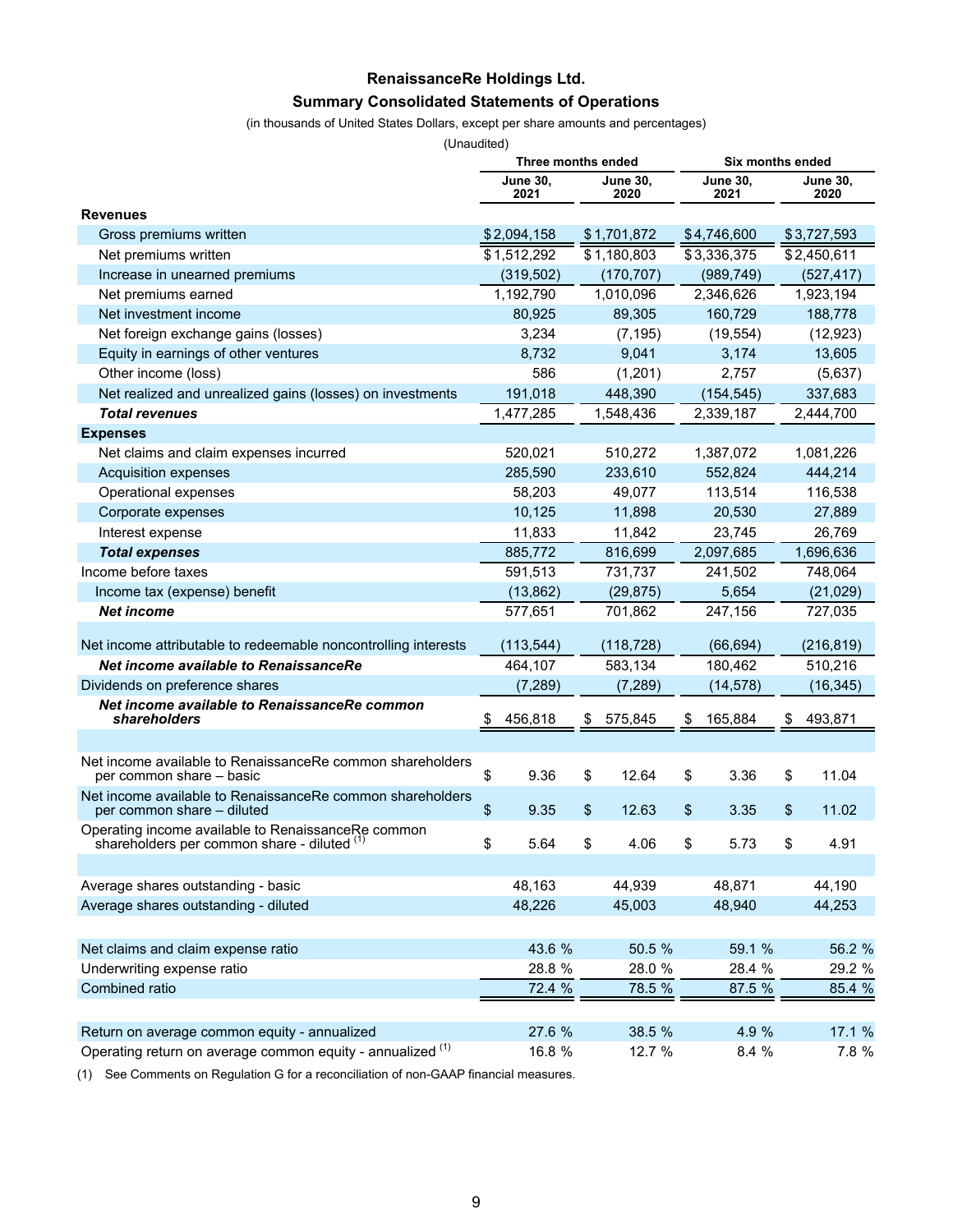# **RenaissanceRe Holdings Ltd.**

# **Summary Consolidated Balance Sheets**

(in thousands of United States Dollars, except per share amounts)

|                                                                      | <b>June 30,</b><br>2021 | December 31,<br>2020 |
|----------------------------------------------------------------------|-------------------------|----------------------|
| <b>Assets</b>                                                        | (Unaudited)             | (Audited)            |
| Fixed maturity investments trading, at fair value                    | \$13,418,389            | \$13,506,503         |
| Short term investments, at fair value                                | 4,392,652               | 4,993,735            |
| Equity investments trading, at fair value                            | 577,090                 | 702,617              |
| Other investments, at fair value                                     | 1,585,036               | 1,256,948            |
| Investments in other ventures, under equity method                   | 91,938                  | 98,373               |
| <b>Total investments</b>                                             | 20,065,105              | 20,558,176           |
| Cash and cash equivalents                                            | 1,789,756               | 1,736,813            |
| Premiums receivable                                                  | 4,481,492               | 2,894,631            |
| Prepaid reinsurance premiums                                         | 1,361,041               | 823,582              |
| Reinsurance recoverable                                              | 3,187,638               | 2,926,010            |
| Accrued investment income                                            | 56,804                  | 66,743               |
| Deferred acquisition costs and value of business acquired            | 883,926                 | 633,521              |
| Receivable for investments sold                                      | 457,458                 | 568,293              |
| Other assets                                                         | 196,959                 | 363,170              |
| Goodwill and other intangible assets                                 | 246,576                 | 249,641              |
| <b>Total assets</b>                                                  | 32,726,755<br>\$        | \$30,820,580         |
| Liabilities, Noncontrolling Interests and Shareholders' Equity       |                         |                      |
| Liabilities                                                          |                         |                      |
| Reserve for claims and claim expenses                                | \$10,944,742            | \$10,381,138         |
| Unearned premiums                                                    | 4,284,260               | 2,763,599            |
| Debt                                                                 | 1,137,304               | 1,136,265            |
| Reinsurance balances payable                                         | 4,489,841               | 3,488,352            |
| Payable for investments purchased                                    | 795,185                 | 1,132,538            |
| <b>Other liabilities</b>                                             | 201,398                 | 970,121              |
| <b>Total liabilities</b>                                             | 21,852,730              | 19,872,013           |
| Redeemable noncontrolling interests                                  | 3,656,419               | 3,388,319            |
| <b>Shareholders' Equity</b>                                          |                         |                      |
| Preference shares                                                    | 525,000                 | 525,000              |
| Common shares                                                        | 48,026                  | 50,811               |
| Additional paid-in capital                                           | 1,153,881               | 1,623,206            |
| Accumulated other comprehensive loss                                 | (14,061)                | (12, 642)            |
| Retained earnings                                                    | 5,504,760               | 5,373,873            |
| Total shareholders' equity attributable to RenaissanceRe             | 7,217,606               | 7,560,248            |
| Total liabilities, noncontrolling interests and shareholders' equity | \$32,726,755            | \$30,820,580         |
|                                                                      |                         |                      |
| Book value per common share                                          | \$<br>139.35 \$         | 138.46               |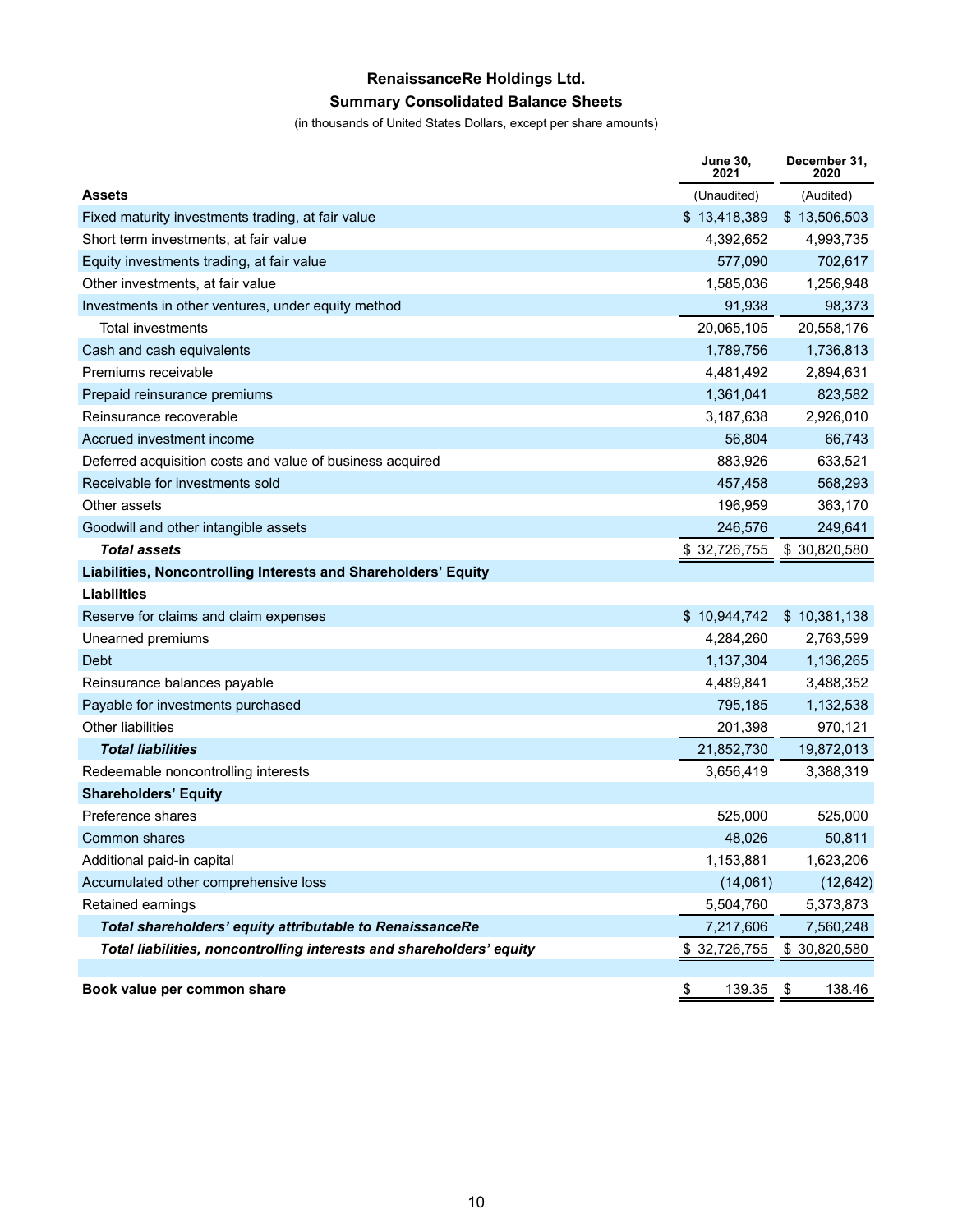## **RenaissanceRe Holdings Ltd. Supplemental Financial Data - Segment Information**

#### (in thousands of United States Dollars, except percentages)

(Unaudited)

|                                                                | Three months ended June 30, 2021 |           |    |                                         |    |            |                         |              |
|----------------------------------------------------------------|----------------------------------|-----------|----|-----------------------------------------|----|------------|-------------------------|--------------|
|                                                                | Property                         |           |    | <b>Casualty and</b><br><b>Specialty</b> |    | Other      |                         | <b>Total</b> |
| Gross premiums written                                         |                                  | 1,183,556 | \$ | 910,602                                 | \$ |            | \$                      | 2,094,158    |
| Net premiums written                                           | \$                               | 803,335   |    | 708,957                                 |    |            | \$                      | 1,512,292    |
| Net premiums earned                                            |                                  | 560.397   |    | 632,393                                 | \$ |            | $\overline{\mathbb{s}}$ | 1,192,790    |
| Net claims and claim expenses incurred                         |                                  | 97.150    |    | 422,871                                 |    |            |                         | 520,021      |
| Acquisition expenses                                           |                                  | 109,238   |    | 176,352                                 |    |            |                         | 285,590      |
| Operational expenses                                           |                                  | 38,887    |    | 19,316                                  |    |            |                         | 58,203       |
| Underwriting income                                            | \$                               | 315,122   | \$ | 13,854                                  | \$ | —          |                         | 328,976      |
| Net investment income                                          |                                  |           |    |                                         |    | 80,925     |                         | 80,925       |
| Net foreign exchange gains                                     |                                  |           |    |                                         |    | 3,234      |                         | 3,234        |
| Equity in earnings of other ventures                           |                                  |           |    |                                         |    | 8,732      |                         | 8,732        |
| Other income                                                   |                                  |           |    |                                         |    | 586        |                         | 586          |
| Net realized and unrealized gains on investments               |                                  |           |    |                                         |    | 191,018    |                         | 191,018      |
| Corporate expenses                                             |                                  |           |    |                                         |    | (10, 125)  |                         | (10, 125)    |
| Interest expense                                               |                                  |           |    |                                         |    | (11, 833)  |                         | (11, 833)    |
| Income before taxes and redeemable noncontrolling interests    |                                  |           |    |                                         |    |            |                         | 591,513      |
| Income tax expense                                             |                                  |           |    |                                         |    | (13, 862)  |                         | (13, 862)    |
| Net income attributable to redeemable noncontrolling interests |                                  |           |    |                                         |    | (113, 544) |                         | (113, 544)   |
| Dividends on preference shares                                 |                                  |           |    |                                         |    | (7, 289)   |                         | (7, 289)     |
| Net income available to RenaissanceRe common shareholders      |                                  |           |    |                                         |    |            |                         | 456,818      |
|                                                                |                                  |           |    |                                         |    |            |                         |              |
| Net claims and claim expenses incurred - current accident year | \$                               | 148,133   | \$ | 423,917                                 | \$ |            | \$                      | 572,050      |
| Net claims and claim expenses incurred - prior accident years  |                                  | (50, 983) |    | (1,046)                                 |    |            |                         | (52,029)     |
| Net claims and claim expenses incurred - total                 | \$                               | 97,150    | \$ | 422,871                                 | \$ |            | \$                      | 520,021      |
|                                                                |                                  |           |    |                                         |    |            |                         |              |
| Net claims and claim expense ratio - current accident year     |                                  | 26.4 %    |    | 67.0 %                                  |    |            |                         | 48.0 %       |
| Net claims and claim expense ratio - prior accident years      |                                  | $(9.1)\%$ |    | (0.1)%                                  |    |            |                         | (4.4)%       |
| Net claims and claim expense ratio - calendar year             |                                  | 17.3 %    |    | 66.9%                                   |    |            |                         | 43.6 %       |
| Underwriting expense ratio                                     |                                  | 26.5 %    |    | 30.9 %                                  |    |            |                         | 28.8 %       |
| Combined ratio                                                 |                                  | 43.8 %    |    | 97.8 %                                  |    |            |                         | 72.4 %       |

|                                                                | Three months ended June 30, 2020 |           |                                  |         |                 |            |    |            |
|----------------------------------------------------------------|----------------------------------|-----------|----------------------------------|---------|-----------------|------------|----|------------|
|                                                                | Property                         |           | Casualty and<br><b>Specialty</b> |         | Other           |            |    | Total      |
| Gross premiums written                                         |                                  | 1,042,536 | $\mathbb{S}$                     | 659,336 | \$              |            | \$ | 1.701.872  |
| Net premiums written                                           |                                  | 704,138   |                                  | 476,665 |                 |            | s  | 1,180,803  |
| Net premiums earned                                            | $\overline{\mathsf{s}}$          | 491,116   |                                  | 518,980 | $\overline{\$}$ |            | \$ | 1,010,096  |
| Net claims and claim expenses incurred                         |                                  | 164.006   |                                  | 346,266 |                 |            |    | 510,272    |
| <b>Acquisition expenses</b>                                    |                                  | 94.773    |                                  | 138,837 |                 |            |    | 233.610    |
| Operational expenses                                           |                                  | 31,655    |                                  | 17,422  |                 |            |    | 49,077     |
| Underwriting income                                            | $\mathfrak{S}$                   | 200,682   | $\mathfrak{s}$                   | 16,455  | \$              |            |    | 217,137    |
| Net investment income                                          |                                  |           |                                  |         |                 | 89,305     |    | 89,305     |
| Net foreign exchange losses                                    |                                  |           |                                  |         |                 | (7, 195)   |    | (7, 195)   |
| Equity in earnings of other ventures                           |                                  |           |                                  |         |                 | 9,041      |    | 9,041      |
| Other loss                                                     |                                  |           |                                  |         |                 | (1,201)    |    | (1,201)    |
| Net realized and unrealized gains on investments               |                                  |           |                                  |         |                 | 448.390    |    | 448,390    |
| Corporate expenses                                             |                                  |           |                                  |         |                 | (11, 898)  |    | (11, 898)  |
| Interest expense                                               |                                  |           |                                  |         |                 | (11, 842)  |    | (11, 842)  |
| Income before taxes and redeemable noncontrolling interests    |                                  |           |                                  |         |                 |            |    | 731,737    |
| Income tax expense                                             |                                  |           |                                  |         |                 | (29, 875)  |    | (29, 875)  |
| Net income attributable to redeemable noncontrolling interests |                                  |           |                                  |         |                 | (118, 728) |    | (118, 728) |
| Dividends on preference shares                                 |                                  |           |                                  |         |                 | (7, 289)   |    | (7, 289)   |
| Net income available to RenaissanceRe common shareholders      |                                  |           |                                  |         |                 |            |    | 575,845    |
|                                                                |                                  |           |                                  |         |                 |            |    |            |
| Net claims and claim expenses incurred - current accident year | $\mathbf{\$}$                    | 170.614   | \$                               | 355,064 | \$              |            | \$ | 525,678    |
| Net claims and claim expenses incurred - prior accident years  |                                  | (6,608)   |                                  | (8,798) |                 |            |    | (15, 406)  |
| Net claims and claim expenses incurred - total                 | \$                               | 164,006   | \$                               | 346,266 | \$              |            | \$ | 510,272    |
|                                                                |                                  |           |                                  |         |                 |            |    |            |
| Net claims and claim expense ratio - current accident year     |                                  | 34.7 %    |                                  | 68.4 %  |                 |            |    | 52.0 %     |
| Net claims and claim expense ratio - prior accident years      |                                  | (1.3)%    |                                  | (1.7)%  |                 |            |    | (1.5)%     |
| Net claims and claim expense ratio - calendar year             |                                  | 33.4 %    |                                  | 66.7 %  |                 |            |    | 50.5 %     |
| Underwriting expense ratio                                     |                                  | 25.7 %    |                                  | 30.1 %  |                 |            |    | 28.0 %     |
| Combined ratio                                                 |                                  | 59.1 %    |                                  | 96.8%   |                 |            |    | 78.5 %     |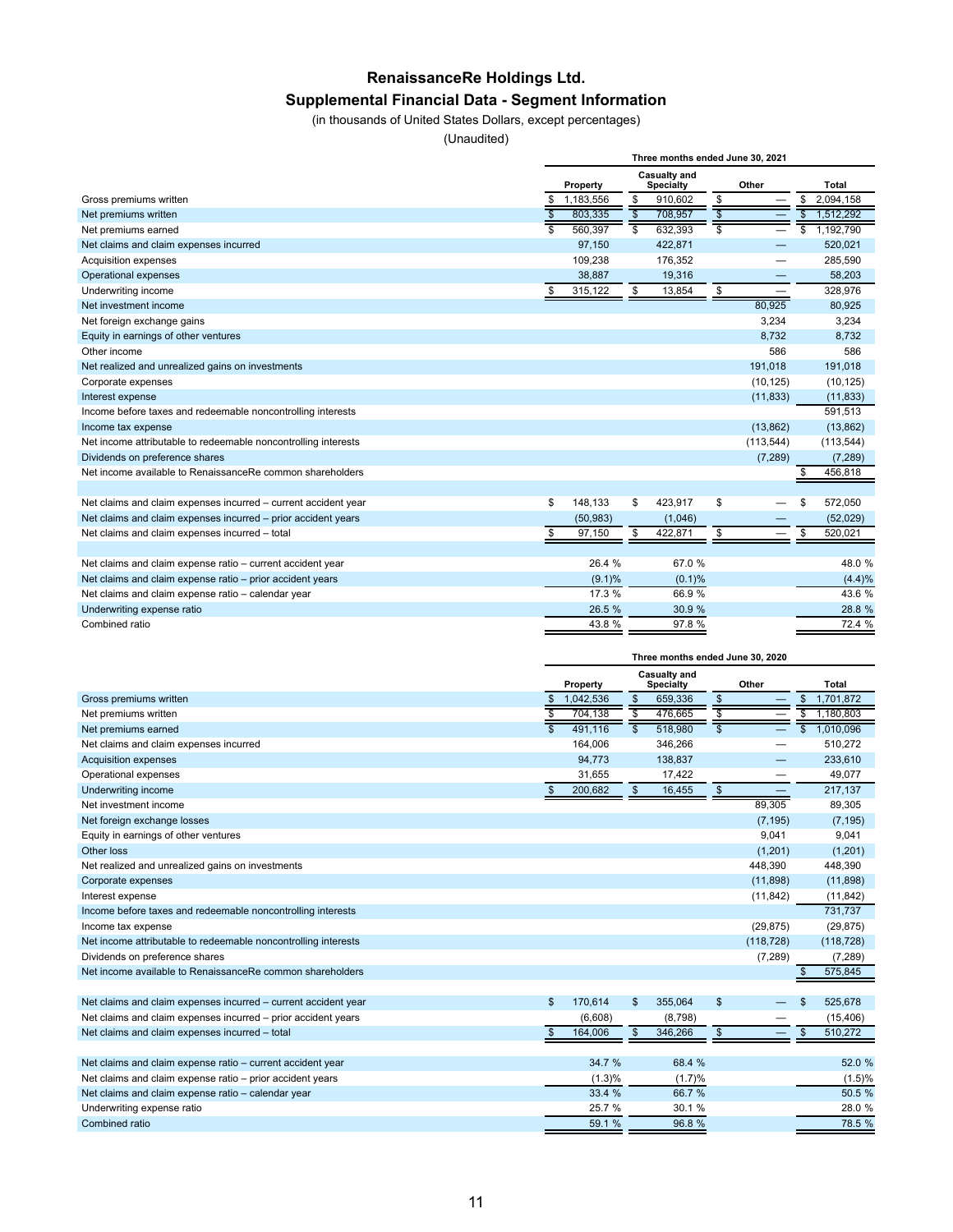# **RenaissanceRe Holdings Ltd.**

## **Supplemental Financial Data - Segment Information**

(in thousands of United States Dollars, except percentages)

(Unaudited)

|                                                                | Six months ended June 30, 2021 |           |                |                                         |                          |            |                           |              |
|----------------------------------------------------------------|--------------------------------|-----------|----------------|-----------------------------------------|--------------------------|------------|---------------------------|--------------|
|                                                                |                                | Property  |                | <b>Casualty and</b><br><b>Specialty</b> |                          | Other      |                           | <b>Total</b> |
| Gross premiums written                                         | \$                             | 2,800,375 | \$             | 1,946,225                               | $\overline{\mathcal{S}}$ |            | \$                        | 4,746,600    |
| Net premiums written                                           | S                              | 1,811,795 | \$             | 1,524,580                               | S                        |            | $\overline{\mathbb{s}}$   | 3,336,375    |
| Net premiums earned                                            |                                | 1,165,563 |                | $\overline{\$}$ 1,181,063               | $\overline{\mathbb{S}}$  |            | $\overline{\mathfrak{s}}$ | 2,346,626    |
| Net claims and claim expenses incurred                         |                                | 595,982   |                | 791,090                                 |                          |            |                           | 1,387,072    |
| <b>Acquisition expenses</b>                                    |                                | 221.992   |                | 330,832                                 |                          |            |                           | 552,824      |
| Operational expenses                                           |                                | 74,262    |                | 39,252                                  |                          |            |                           | 113,514      |
| Underwriting income                                            | $\mathfrak{s}$                 | 273,327   | \$             | 19,889                                  | $\sqrt[6]{\frac{1}{2}}$  |            |                           | 293,216      |
| Net investment income                                          |                                |           |                |                                         |                          | 160,729    |                           | 160,729      |
| Net foreign exchange losses                                    |                                |           |                |                                         |                          | (19, 554)  |                           | (19, 554)    |
| Equity in earnings of other ventures                           |                                |           |                |                                         |                          | 3.174      |                           | 3.174        |
| Other income                                                   |                                |           |                |                                         |                          | 2,757      |                           | 2,757        |
| Net realized and unrealized losses on investments              |                                |           |                |                                         |                          | (154, 545) |                           | (154, 545)   |
| Corporate expenses                                             |                                |           |                |                                         |                          | (20, 530)  |                           | (20, 530)    |
| Interest expense                                               |                                |           |                |                                         |                          | (23, 745)  |                           | (23, 745)    |
| Income before taxes and redeemable noncontrolling interests    |                                |           |                |                                         |                          |            |                           | 241,502      |
| Income tax benefit                                             |                                |           |                |                                         |                          | 5.654      |                           | 5.654        |
| Net income attributable to redeemable noncontrolling interests |                                |           |                |                                         |                          | (66, 694)  |                           | (66, 694)    |
| Dividends on preference shares                                 |                                |           |                |                                         |                          | (14, 578)  |                           | (14, 578)    |
| Net income available to RenaissanceRe common shareholders      |                                |           |                |                                         |                          |            | \$                        | 165,884      |
|                                                                |                                |           |                |                                         |                          |            |                           |              |
| Net claims and claim expenses incurred - current accident year | $\mathfrak{L}$                 | 652.127   | \$             | 796.006                                 | $\mathfrak{s}$           |            | \$                        | 1,448,133    |
| Net claims and claim expenses incurred - prior accident years  |                                | (56, 145) |                | (4,916)                                 |                          |            |                           | (61,061)     |
| Net claims and claim expenses incurred - total                 | $\mathfrak{S}$                 | 595,982   | $\mathfrak{s}$ | 791,090                                 | $\mathbf{\$}$            |            | \$                        | 1,387,072    |
|                                                                |                                |           |                |                                         |                          |            |                           |              |
| Net claims and claim expense ratio - current accident year     |                                | 55.9 %    |                | 67.4 %                                  |                          |            |                           | 61.7 %       |
| Net claims and claim expense ratio - prior accident years      |                                | (4.8)%    |                | (0.4)%                                  |                          |            |                           | (2.6)%       |
| Net claims and claim expense ratio - calendar year             |                                | 51.1 %    |                | 67.0 %                                  |                          |            |                           | 59.1 %       |
| Underwriting expense ratio                                     |                                | 25.4 %    |                | 31.3 %                                  |                          |            |                           | 28.4 %       |
| Combined ratio                                                 |                                | 76.5 %    |                | 98.3 %                                  |                          |            |                           | 87.5 %       |

|                                                                | Six months ended June 30, 2020 |           |                                  |           |       |            |                         |            |
|----------------------------------------------------------------|--------------------------------|-----------|----------------------------------|-----------|-------|------------|-------------------------|------------|
|                                                                | Property                       |           | Casualty and<br><b>Specialty</b> |           | Other |            |                         | Total      |
| Gross premiums written                                         |                                | 2,263,062 | $\mathbf{\$}$                    | 1,464,531 | \$    |            | \$                      | 3,727,593  |
| Net premiums written                                           | \$                             | 1,378,719 | $\overline{\mathbb{s}}$          | 1,071,892 |       |            | $\overline{\mathbb{s}}$ | 2,450,611  |
| Net premiums earned                                            | $\overline{\mathbf{s}}$        | 912.451   | $\overline{\mathbb{S}}$          | 1,010,743 |       |            | \$                      | 1,923,194  |
| Net claims and claim expenses incurred                         |                                | 308,751   |                                  | 772,475   |       |            |                         | 1,081,226  |
| <b>Acquisition expenses</b>                                    |                                | 180,124   |                                  | 264,090   |       |            |                         | 444,214    |
| Operational expenses                                           |                                | 75,662    |                                  | 40,876    |       |            |                         | 116,538    |
| Underwriting income (loss)                                     | \$                             | 347,914   | $\mathbb{S}$                     | (66, 698) | \$    |            |                         | 281,216    |
| Net investment income                                          |                                |           |                                  |           |       | 188,778    |                         | 188,778    |
| Net foreign exchange losses                                    |                                |           |                                  |           |       | (12, 923)  |                         | (12, 923)  |
| Equity in earnings of other ventures                           |                                |           |                                  |           |       | 13,605     |                         | 13,605     |
| Other loss                                                     |                                |           |                                  |           |       | (5,637)    |                         | (5,637)    |
| Net realized and unrealized gains on investments               |                                |           |                                  |           |       | 337,683    |                         | 337,683    |
| Corporate expenses                                             |                                |           |                                  |           |       | (27, 889)  |                         | (27, 889)  |
| Interest expense                                               |                                |           |                                  |           |       | (26, 769)  |                         | (26, 769)  |
| Income before taxes and redeemable noncontrolling interests    |                                |           |                                  |           |       |            |                         | 748,064    |
| Income tax expense                                             |                                |           |                                  |           |       | (21, 029)  |                         | (21, 029)  |
| Net income attributable to redeemable noncontrolling interests |                                |           |                                  |           |       | (216, 819) |                         | (216, 819) |
| Dividends on preference shares                                 |                                |           |                                  |           |       | (16, 345)  |                         | (16, 345)  |
| Net income available to RenaissanceRe common shareholders      |                                |           |                                  |           |       |            |                         | 493,871    |
|                                                                |                                |           |                                  |           |       |            |                         |            |
| Net claims and claim expenses incurred - current accident year | $\mathbf{\$}$                  | 301,458   | \$                               | 781,274   | \$    |            | \$                      | 1,082,732  |
| Net claims and claim expenses incurred - prior accident years  |                                | 7,293     |                                  | (8,799)   |       |            |                         | (1,506)    |
| Net claims and claim expenses incurred - total                 | \$                             | 308,751   | $\mathfrak{s}$                   | 772,475   | \$    |            | \$                      | 1,081,226  |
|                                                                |                                |           |                                  |           |       |            |                         |            |
| Net claims and claim expense ratio - current accident year     |                                | 33.0 %    |                                  | 77.3 %    |       |            |                         | 56.3 %     |
| Net claims and claim expense ratio - prior accident years      |                                | 0.8%      |                                  | (0.9)%    |       |            |                         | (0.1)%     |
| Net claims and claim expense ratio - calendar year             |                                | 33.8 %    |                                  | 76.4 %    |       |            |                         | 56.2 %     |
| Underwriting expense ratio                                     |                                | 28.1 %    |                                  | 30.2 %    |       |            |                         | 29.2 %     |
| <b>Combined ratio</b>                                          |                                | 61.9%     |                                  | 106.6 %   |       |            |                         | 85.4 %     |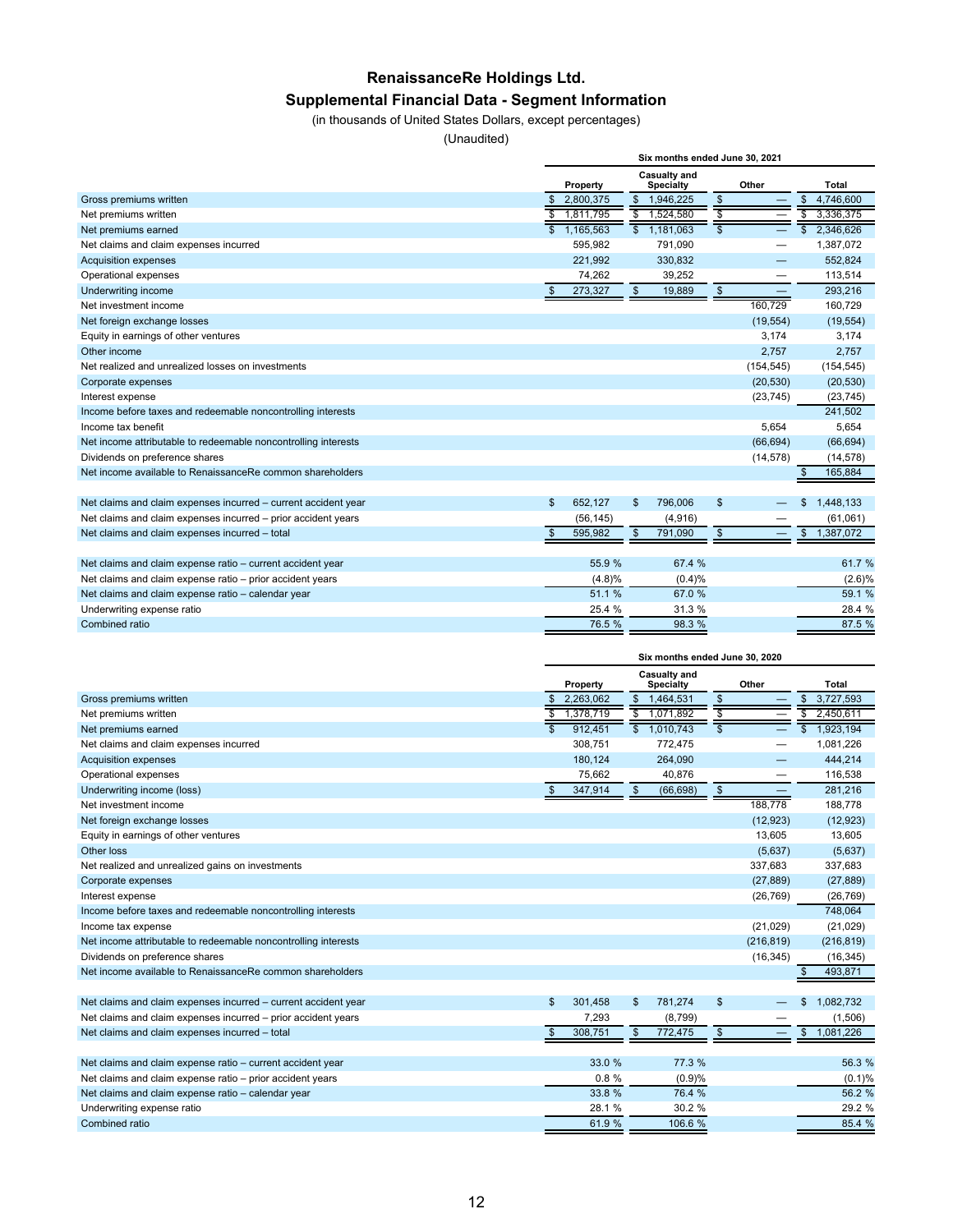# **RenaissanceRe Holdings Ltd. Supplemental Financial Data - Gross Premiums Written**

(in thousands of United States Dollars)

(Unaudited)

|                                                       | Three months ended |                         |                         | Six months ended |    |                         |    |                         |
|-------------------------------------------------------|--------------------|-------------------------|-------------------------|------------------|----|-------------------------|----|-------------------------|
|                                                       |                    | <b>June 30.</b><br>2021 | <b>June 30.</b><br>2020 |                  |    | <b>June 30.</b><br>2021 |    | <b>June 30.</b><br>2020 |
| <b>Property Segment</b>                               |                    |                         |                         |                  |    |                         |    |                         |
| Catastrophe                                           | \$                 | 761,323                 | \$                      | 711.786          | \$ | 1,892,448               | \$ | 1,647,976               |
| Other property                                        |                    | 422,233                 |                         | 330,750          |    | 907,927                 |    | 615,086                 |
| Property segment gross premiums written               |                    | 1,183,556               | \$                      | 1,042,536        | S  | 2,800,375               | \$ | 2,263,062               |
|                                                       |                    |                         |                         |                  |    |                         |    |                         |
| <b>Casualty and Specialty Segment</b>                 |                    |                         |                         |                  |    |                         |    |                         |
| General casualty <sup>(1)</sup>                       | \$                 | 286.686                 | \$                      | 206.666          | \$ | 629.856                 | \$ | 453,333                 |
| Professional liability <sup>(2)</sup>                 |                    | 306.387                 |                         | 222,737          |    | 620,759                 |    | 453,224                 |
| Financial lines $(3)$                                 |                    | 86,175                  |                         | 101,635          |    | 230.561                 |    | 248,714                 |
| Other $(4)$                                           |                    | 231,354                 |                         | 128,298          |    | 465,049                 |    | 309,260                 |
| Casualty and Specialty segment gross premiums written |                    | 910,602                 |                         | 659,336          |    | 1,946,225               |    | 1,464,531               |

(1) Includes automobile liability, casualty clash, employer's liability, umbrella or excess casualty, workers' compensation and general liability.

(2) Includes directors and officers, medical malpractice, and professional indemnity.

(3) Includes financial guaranty, mortgage guaranty, political risk, surety and trade credit.

(4) Includes accident and health, agriculture, aviation, cyber, energy, marine, satellite and terrorism. Lines of business such as regional multiline and whole account may have characteristics of various other classes of business, and are allocated accordingly.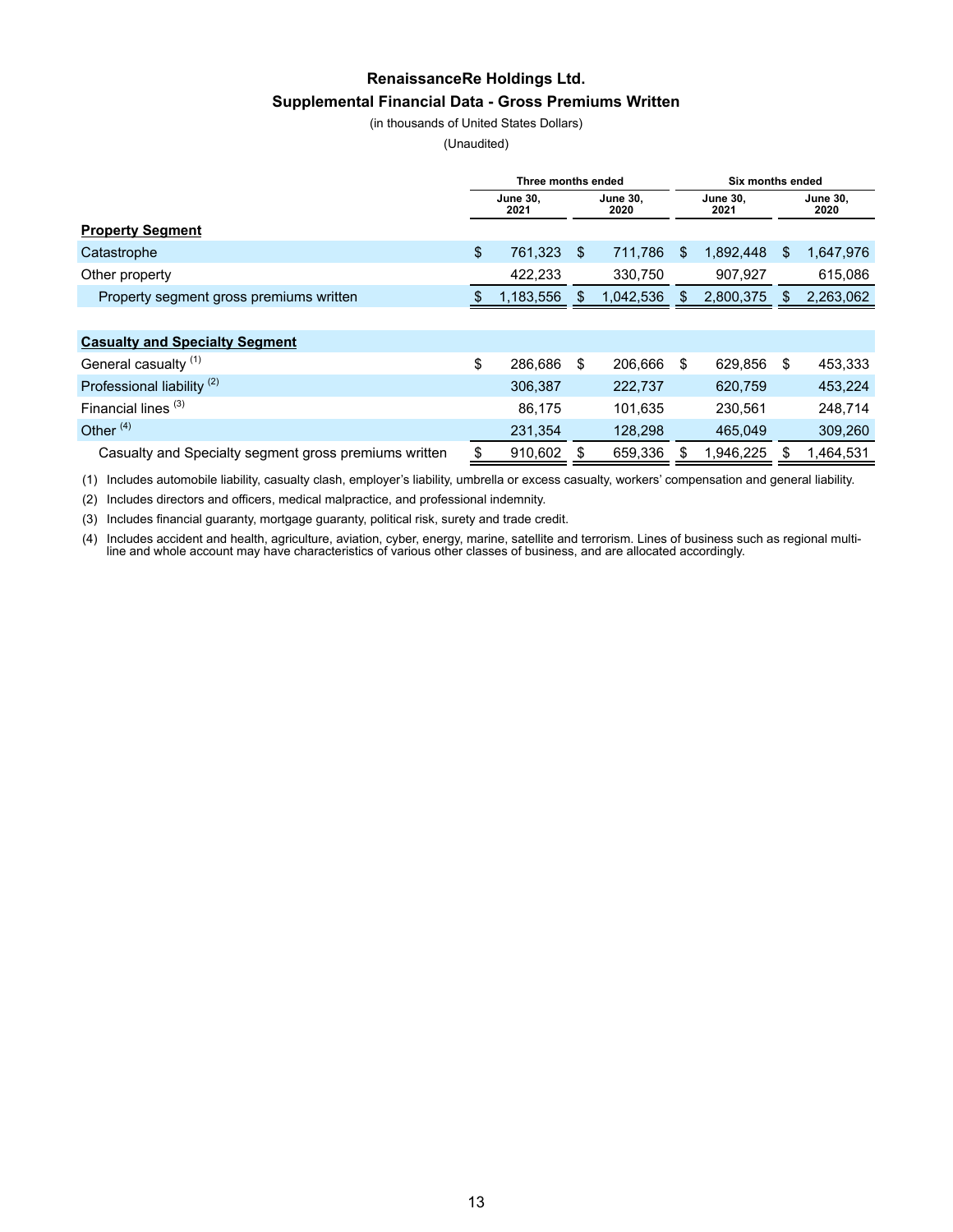# **RenaissanceRe Holdings Ltd. Supplemental Financial Data - Total Investment Result**

(in thousands of United States Dollars, except percentages)

(Unaudited)

|                                                                                     | Three months ended |                         |                | Six months ended        |                         |            |    |                         |
|-------------------------------------------------------------------------------------|--------------------|-------------------------|----------------|-------------------------|-------------------------|------------|----|-------------------------|
|                                                                                     |                    | <b>June 30,</b><br>2021 |                | <b>June 30,</b><br>2020 | <b>June 30,</b><br>2021 |            |    | <b>June 30,</b><br>2020 |
| Fixed maturity investments trading                                                  | $\mathfrak{L}$     | 59.510                  | $\mathfrak{S}$ | 69,943                  | \$                      | 122,443    | \$ | 143,281                 |
| Short term investments                                                              |                    | 782                     |                | 6.049                   |                         | 1,355      |    | 18,141                  |
| Equity investments trading                                                          |                    | 1,626                   |                | 1,666                   |                         | 3,117      |    | 3,217                   |
| Other investments                                                                   |                    |                         |                |                         |                         |            |    |                         |
| Catastrophe bonds                                                                   |                    | 16,681                  |                | 13,519                  |                         | 31,149     |    | 27,658                  |
| Other                                                                               |                    | 9,339                   |                | 1.107                   |                         | 13,140     |    | 2,736                   |
| Cash and cash equivalents                                                           |                    | 159                     |                | 837                     |                         | 261        |    | 2,341                   |
|                                                                                     |                    | 88,097                  |                | 93,121                  |                         | 171,465    |    | 197,374                 |
| Investment expenses                                                                 |                    | (7, 172)                |                | (3,816)                 |                         | (10, 736)  |    | (8,596)                 |
| Net investment income                                                               |                    | 80,925                  |                | 89,305                  |                         | 160,729    |    | 188,778                 |
|                                                                                     |                    |                         |                |                         |                         |            |    |                         |
| Net realized and unrealized gains (losses) on:                                      |                    |                         |                |                         |                         |            |    |                         |
| Fixed maturity investments trading, net of investments-related<br>derivatives $(1)$ |                    | 87,847                  |                | 322,711                 |                         | (173, 912) |    | 423,932                 |
| Equity investments trading, net of investments-related<br>derivatives $(1)$         |                    | 65,566                  |                | 113,506                 |                         | (2,356)    |    | (38, 376)               |
| Other investments                                                                   |                    |                         |                |                         |                         |            |    |                         |
| Catastrophe bonds                                                                   |                    | 2                       |                | 4,452                   |                         | (19,081)   |    | (9,900)                 |
| Other                                                                               |                    | 37.603                  |                | 7,721                   |                         | 40,804     |    | (37, 973)               |
| Net realized and unrealized gains (losses) on investments                           |                    | 191,018                 |                | 448,390                 |                         | (154, 545) |    | 337,683                 |
| <b>Total investment result</b>                                                      | \$                 | 271,943                 | \$             | 537,695                 | \$                      | 6,184      | \$ | 526,461                 |
|                                                                                     |                    |                         |                |                         |                         |            |    |                         |
| Total investment return - annualized                                                |                    | 5.2%                    |                | 11.8 %                  |                         | 0.1%       |    | 5.8%                    |

(1) Net realized and unrealized gains (losses) on fixed maturity investments trading includes the impacts of interest rate futures, interest rate swaps, credit default swaps and total return swaps. Net realized and unrealized gains (losses) on equity investments trading includes the impact of equity futures.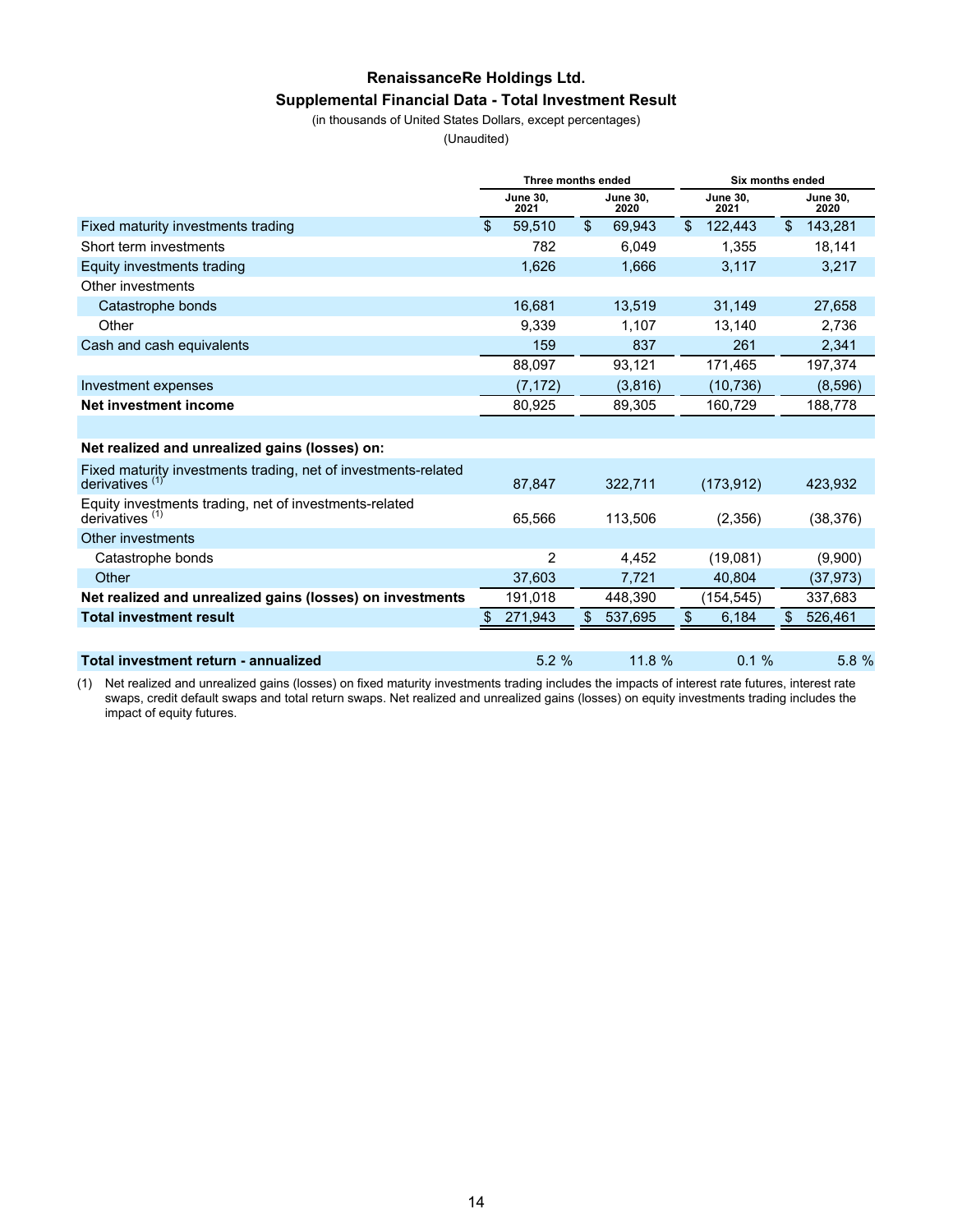#### **Comments on Regulation G**

In addition to the GAAP financial measures set forth in this Press Release, the Company has included certain non-GAAP financial measures within the meaning of Regulation G. The Company has provided these financial measures in previous investor communications and the Company's management believes that these measures are important to investors and other interested persons, and that investors and such other persons benefit from having a consistent basis for comparison between quarters and for comparison with other companies within the industry. These measures may not, however, be comparable to similarly titled measures used by companies outside of the insurance industry. Investors are cautioned not to place undue reliance on these non-GAAP measures in assessing the Company's overall financial performance.

#### **Operating Income (Loss) Available (Attributable) to RenaissanceRe Common Shareholders and Operating Return on Average Common Equity - Annualized**

The Company uses "operating income (loss) available (attributable) to RenaissanceRe common shareholders" as a measure to evaluate the underlying fundamentals of its operations and believes it to be a useful measure of its corporate performance. "Operating income (loss) available (attributable) to RenaissanceRe common shareholders" as used herein differs from "net income (loss) attributable to RenaissanceRe common shareholders," which the Company believes is the most directly comparable GAAP measure, by the exclusion of net realized and unrealized gains and losses on investments, excluding other investments - catastrophe bonds, net foreign exchange gains and losses, corporate expenses associated with the acquisition of TMR and the subsequent sale of RenaissanceRe (UK) Limited ("RenaissanceRe UK"), the income tax expense or benefit associated with these adjustments and the portion of these adjustments attributable to the Company's redeemable noncontrolling interests. The Company's management believes that "operating income (loss) available (attributable) to RenaissanceRe common shareholders" is useful to investors because it more accurately measures and predicts the Company's results of operations by removing the variability arising from: fluctuations in the fair value of the Company's fixed maturity investment portfolio, equity investments trading, other investments (excluding catastrophe bonds) and investmentsrelated derivatives; fluctuations in foreign exchange rates; corporate expenses associated with the acquisition of TMR and the subsequent sale of RenaissanceRe UK; the associated income tax expense or benefit of these adjustments; and the portion of these adjustments attributable to the Company's redeemable noncontrolling interests. The Company also uses "operating income (loss) available (attributable) to RenaissanceRe common shareholders" to calculate "operating income (loss) available (attributable) to RenaissanceRe common shareholders per common share - diluted" and "operating return on average common equity - annualized." The following table is a reconciliation of: (1) net income (loss) attributable to RenaissanceRe common shareholders to "operating income (loss) available (attributable) to RenaissanceRe common shareholders"; (2) net income (loss) attributable to RenaissanceRe common shareholders per common share - diluted to "operating income (loss) available (attributable) to RenaissanceRe common shareholders per common share - diluted"; and (3) return on average common equity - annualized to "operating return on average common equity - annualized." Comparative information for all prior periods has been updated to conform to the current methodology and presentation.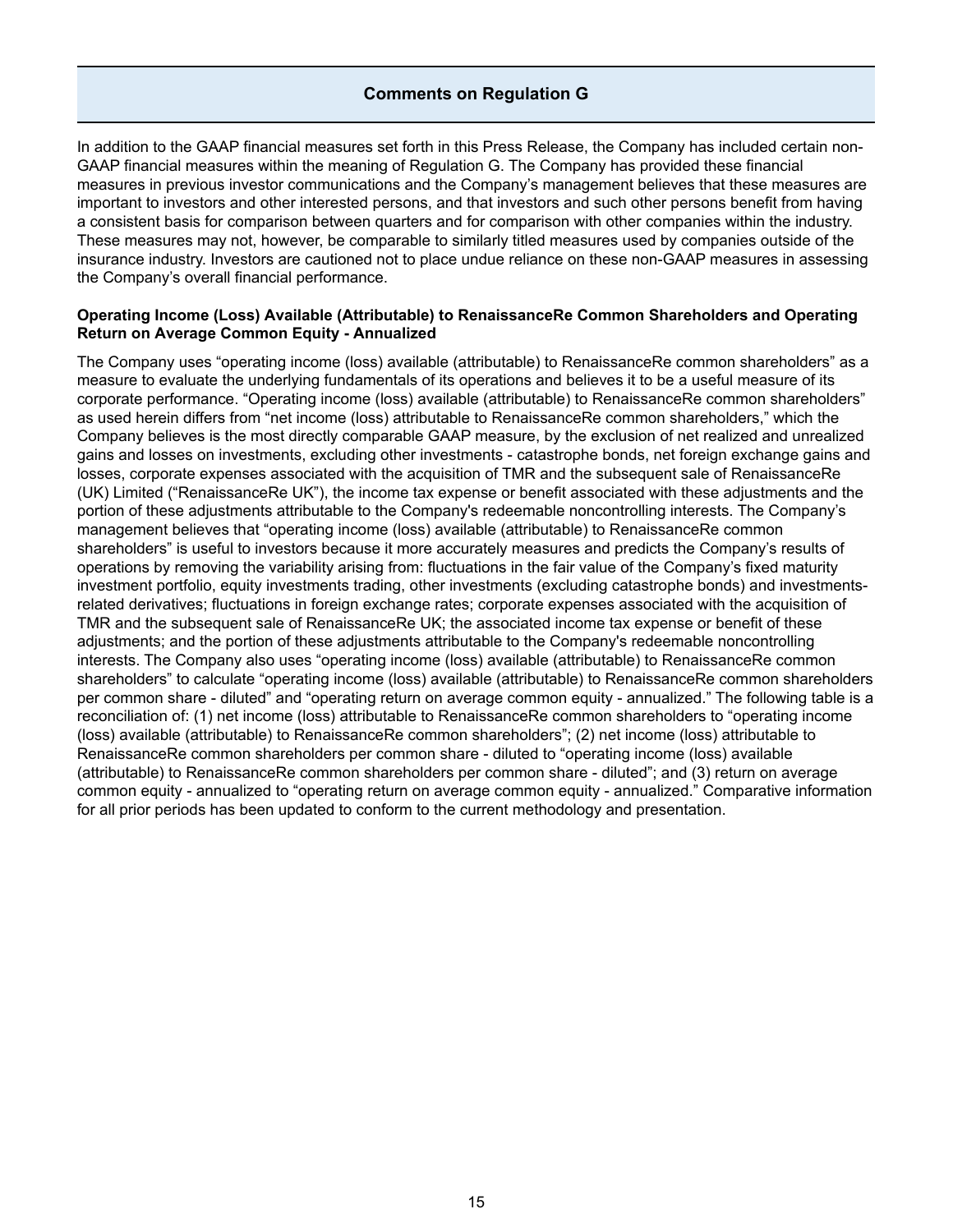|                                                                                                                                 | Three months ended      |            |    |                  | <b>Six months ended</b> |                  |  |
|---------------------------------------------------------------------------------------------------------------------------------|-------------------------|------------|----|------------------|-------------------------|------------------|--|
| (in thousands of United States Dollars, except per share amounts and percentages)                                               | <b>June 30,</b><br>2021 |            |    | June 30,<br>2020 | <b>June 30,</b><br>2021 | June 30,<br>2020 |  |
| Net income available to RenaissanceRe common shareholders                                                                       | \$456,818               |            |    | \$575,845        | \$<br>165,884           | \$<br>493,871    |  |
| Adjustment for net realized and unrealized (gains) losses on<br>investments, excluding other investments - catastrophe<br>bonds | (191, 016)              |            |    | (443,938)        | 135,464                 | (347, 583)       |  |
| Adjustment for net foreign exchange (gains) losses                                                                              | (3,234)                 |            |    | 7,195            | 19,554                  | 12,923           |  |
| Adjustment for corporate expenses associated with the<br>acquisition of TMR and the subsequent sale of<br>RenaissanceRe UK      |                         |            |    | 2,279            | 135                     | 6,702            |  |
| Adjustment for income tax expense (benefit) <sup>(1)</sup>                                                                      | 11,786                  |            |    | 21,223           | (8, 179)                | 17,082           |  |
| Adjustment for net income (loss) available (attributable) to<br>redeemable noncontrolling interests <sup>(2)</sup>              | 3,696                   |            |    | 27,472           | (30, 413)               | 40,491           |  |
| Operating income available to RenaissanceRe common<br>shareholders                                                              | \$278,050               |            |    | \$190,076        | \$<br>282,445           | \$<br>223,486    |  |
|                                                                                                                                 |                         |            |    |                  |                         |                  |  |
| Net income available to RenaissanceRe common shareholders<br>per common share - diluted                                         | \$<br>9.35              |            | \$ | 12.63            | \$<br>3.35              | \$<br>11.02      |  |
| Adjustment for net realized and unrealized (gains) losses on<br>investments, excluding other investments - catastrophe bonds    | (3.96)                  |            |    | (9.86)           | 2.77                    | (7.85)           |  |
| Adjustment for net foreign exchange (gains) losses                                                                              | (0.07)                  |            |    | 0.16             | 0.40                    | 0.29             |  |
| Adjustment for corporate expenses associated with the<br>acquisition of TMR and the subsequent sale of<br>RenaissanceRe UK      |                         |            |    | 0.05             |                         | 0.15             |  |
| Adjustment for income tax expense (benefit) (1)                                                                                 | 0.24                    |            |    | 0.47             | (0.17)                  | 0.39             |  |
| Adjustment for net income (loss) available (attributable) to<br>redeemable noncontrolling interests <sup>(2)</sup>              | 0.08                    |            |    | 0.61             | (0.62)                  | 0.91             |  |
| Operating income available to RenaissanceRe common<br>shareholders per common share - diluted                                   | 5.64<br>\$              |            | \$ | 4.06             | \$<br>5.73              | \$<br>4.91       |  |
|                                                                                                                                 |                         |            |    |                  |                         |                  |  |
| Return on average common equity - annualized                                                                                    |                         | 27.6 %     |    | 38.5 %           | 4.9 %                   | 17.1 %           |  |
| Adjustment for net realized and unrealized (gains) losses on<br>investments, excluding other investments - catastrophe bonds    |                         | $(11.5)\%$ |    | $(29.7)\%$       | 4.0%                    | (11.9)%          |  |
| Adjustment for net foreign exchange (gains) losses                                                                              |                         | (0.2)%     |    | 0.5%             | 0.6%                    | 0.4%             |  |
| Adjustment for corporate expenses associated with the<br>acquisition of TMR and the subsequent sale of<br>RenaissanceRe UK      |                         | $-$ %      |    | $0.2 \%$         | $-$ %                   | 0.2%             |  |
| Adjustment for income tax expense (benefit) (1)                                                                                 |                         | 0.7%       |    | 1.4%             | (0.2)%                  | 0.6%             |  |
| Adjustment for net income (loss) available (attributable) to<br>redeemable noncontrolling interests <sup>(2)</sup>              |                         | 0.2%       |    | 1.8%             | (0.9)%                  | 1.4%             |  |
| Operating return on average common equity - annualized                                                                          |                         | 16.8 %     |    | 12.7 %           | 8.4 %                   | 7.8 %            |  |

(1) Adjustment for income tax expense (benefit) represents the income tax (expense) benefit associated with the adjustments to net income available to RenaissanceRe common shareholders. The income tax impact is estimated by applying the statutory rates of applicable jurisdictions, after consideration of other relevant factors.

(2) Represents the portion of these adjustments that are attributable to the Company's redeemable noncontrolling interests, including the income tax impact of those adjustments.